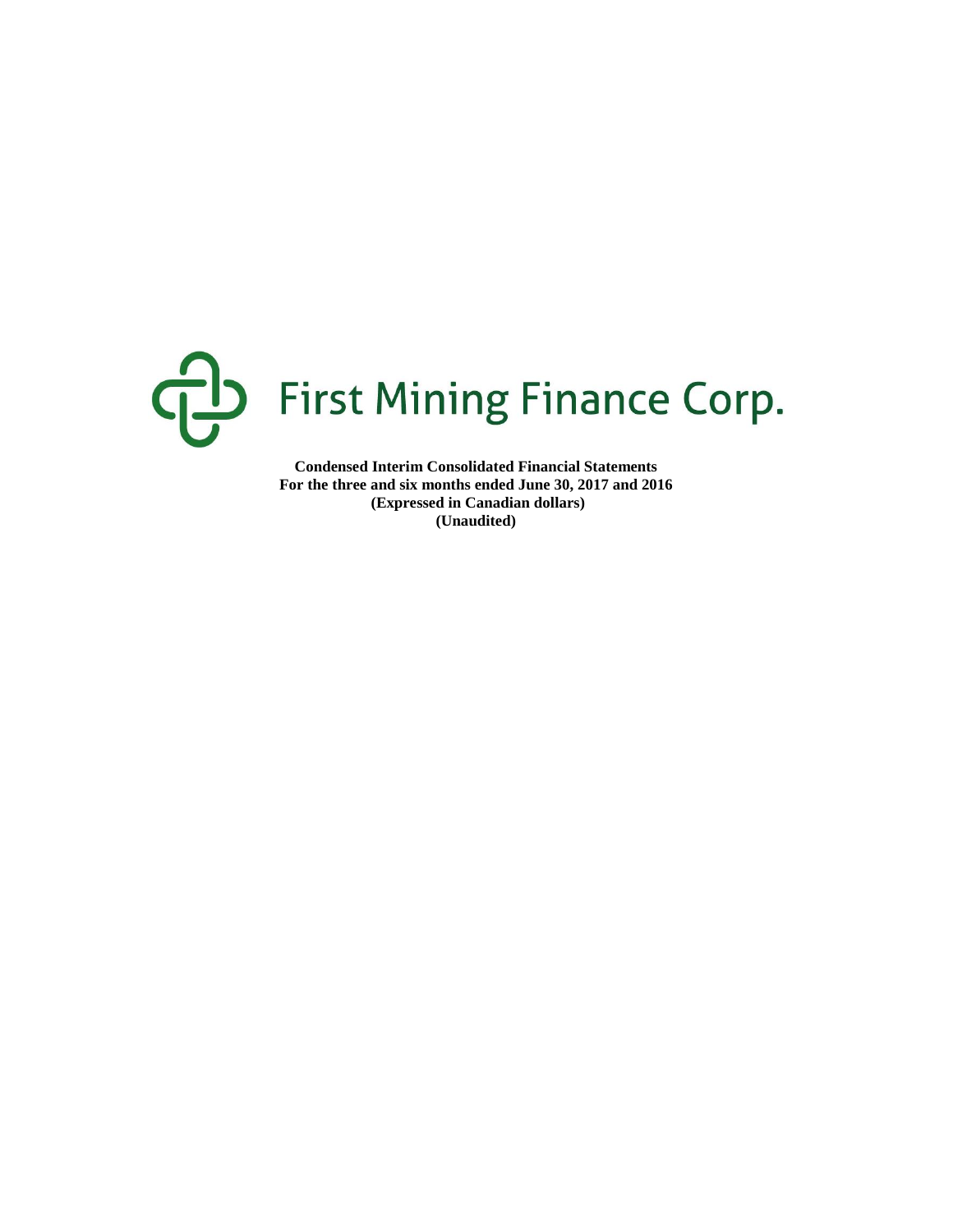CONDENSED INTERIM CONSOLIDATED STATEMENTS OF FINANCIAL POSITION AS AT JUNE 30, 2017 AND DECEMBER 31, 2016 (Expressed in Canadian dollars unless otherwise noted)

(Unaudited)

|                                                   | <b>June 30,</b>   |     | December 31,   |
|---------------------------------------------------|-------------------|-----|----------------|
|                                                   | 2017              |     | 2016           |
| <b>ASSETS</b>                                     |                   |     |                |
| Current                                           |                   |     |                |
| Cash and cash equivalents                         | \$<br>21,956,653  | \$. | 33,157,447     |
| Accounts and other receivables (Note 4)           | 1,475,221         |     | 1,372,596      |
| Prepaid expenditures                              | 391,493           |     | 449,194        |
| Marketable securities (Note 5)                    | 5,240,973         |     | 5,846,627      |
| <b>Total current assets</b>                       | 29,064,340        |     | 40,825,864     |
| Non-current                                       |                   |     |                |
| Mineral properties (Note 6)                       | 233,861,228       |     | 223,462,223    |
| Mineral property investments (Note 7)             | 4,416,780         |     | 4,416,780      |
| Property and equipment                            | 773,260           |     | 670,140        |
| <b>Reclamation deposit</b>                        | 115,474           |     | 115,474        |
| Accounts and other receivables (Note 4)           | 76,226            |     | 67,976         |
| <b>Total non-current assets</b>                   | 239,242,968       |     | 228,732,593    |
| <b>TOTAL ASSETS</b>                               | \$<br>268,307,308 | \$  | 269,558,457    |
| <b>LIABILITIES</b>                                |                   |     |                |
| Current                                           |                   |     |                |
| Accounts payable and accrued liabilities (Note 8) | \$<br>600,945     | S   | 769,675        |
| Loans payable (Note 9)                            |                   |     | 454,819        |
| <b>Total current liabilities</b>                  | 600,945           |     | 1,224,494      |
| <b>Non-current</b>                                |                   |     |                |
| Debenture liability (Note 10)                     |                   |     | 2,106,371      |
| <b>Total liabilities</b>                          | 600,945           |     | 3,330,865      |
| <b>SHAREHOLDERS' EQUITY</b>                       |                   |     |                |
| Share capital (Note 11)                           | 271,834,052       |     | 262,876,204    |
| Warrant and share-based payment reserve (Note 11) | 27,678,103        |     | 23,941,880     |
| Accumulated other comprehensive income (loss)     | (2,927,315)       |     | 708,672        |
| Accumulated deficit                               | (28, 878, 477)    |     | (21, 299, 164) |
| Total shareholders' equity                        | 267,706,363       |     | 266,227,592    |
| TOTAL LIABILITIES AND SHAREHOLDERS' EQUITY        | \$<br>268,307,308 | S.  | 269,558,457    |
| Commitments (Note 17)                             |                   |     |                |

The consolidated financial statements were approved by the Board of Directors:

Signed: "Keith Neumeyer", Director Signed: "Raymond Polman", Director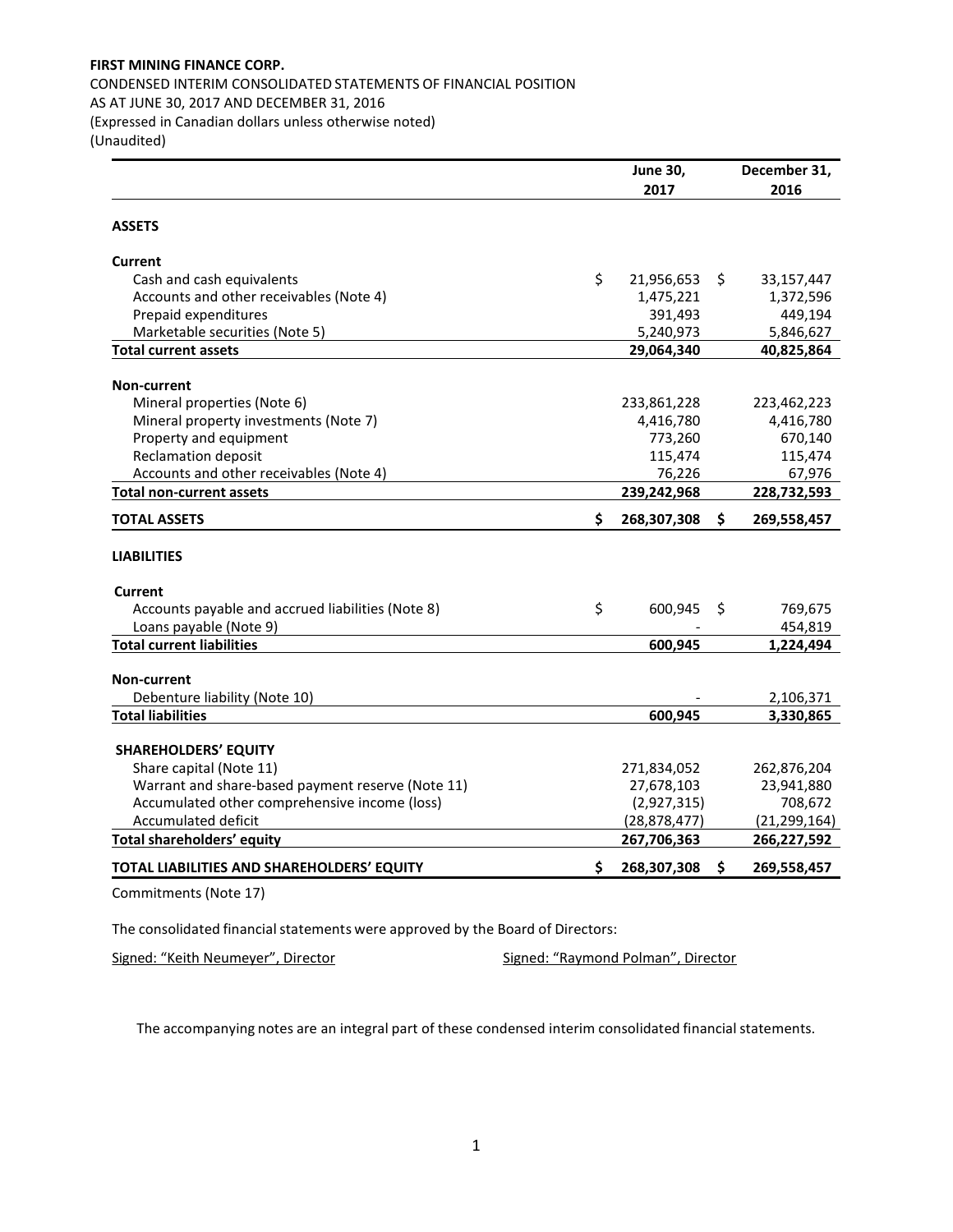# CONDENSED INTERIM CONSOLIDATED STATEMENTS OF NET LOSS AND COMPREHENSIVE LOSS FOR THE THREE AND SIX MONTHS ENDED JUNE 30, 2017 AND 2016

(Expressed in Canadian dollars unless otherwise noted) (Unaudited)

|                                                                      | Three months ended<br><b>June 30,</b> |                                   | Six months ended | <b>June 30,</b> |               |  |  |  |
|----------------------------------------------------------------------|---------------------------------------|-----------------------------------|------------------|-----------------|---------------|--|--|--|
|                                                                      | 2017                                  | 2016                              | 2017             |                 | 2016          |  |  |  |
| <b>EXPENDITURES</b>                                                  |                                       |                                   |                  |                 |               |  |  |  |
| General and administration (Note 12)                                 | \$<br>778,062 \$                      | 3,389,772 \$                      | 4,807,422        | \$              | 3,782,815     |  |  |  |
| Exploration, evaluation and reclamation (Note 12)                    | 157,684                               | 1,033,933                         | 1,422,753        |                 | 1,171,927     |  |  |  |
| Investor relations and marketing communications                      | 1,073,472                             | 1,709,663                         | 2,153,248        |                 | 2,300,455     |  |  |  |
| Corporate development and business acquisitions                      | 13,750                                | 285,816                           | 301,152          |                 | 300,008       |  |  |  |
| Loss before other items                                              | (2,022,968)                           | (6,419,184)                       | (8,684,575)      |                 | (7, 555, 205) |  |  |  |
| <b>OTHER ITEMS</b>                                                   |                                       |                                   |                  |                 |               |  |  |  |
| Foreign exchange loss                                                | (39, 877)                             | (15, 746)                         | (71, 787)        |                 | (133, 461)    |  |  |  |
| Marketable securities fair value gain (loss) (Note 5)                |                                       | 588                               |                  |                 | (5, 298)      |  |  |  |
| Interest and other expenses                                          | (74, 307)                             | (32, 773)                         | (137,096)        |                 | (66, 568)     |  |  |  |
| Interest and other income                                            | 138,874                               | 20,893                            | 242,201          |                 | 24,204        |  |  |  |
| Net loss for the period                                              | \$                                    | $(1,998,278)$ \$ $(6,446,222)$ \$ | (8,651,257)      | \$              | (7, 736, 328) |  |  |  |
| Other comprehensive income (loss)                                    |                                       |                                   |                  |                 |               |  |  |  |
| Items that will not be reclassified to net income or loss:           |                                       |                                   |                  |                 |               |  |  |  |
| Marketable securities fair value loss (Note 5)                       | (1, 191, 105)                         |                                   | (2,434,349)      |                 |               |  |  |  |
| Items that may be reclassified to net income or loss:                |                                       |                                   |                  |                 |               |  |  |  |
| Currency translation adjustment                                      | (105, 903)                            | (48, 157)                         | (129, 694)       |                 | (612, 815)    |  |  |  |
| Other comprehensive income (loss)                                    | (1, 297, 008)                         | (48, 157)                         | (2,564,043)      |                 | (612, 815)    |  |  |  |
| Total comprehensive loss for the period                              | \$<br>$(3,295,286)$ \$                | $(6,494,379)$ \$ $(11,215,300)$   |                  | S               | (8,349,143)   |  |  |  |
| Basic and diluted loss per share                                     | \$<br>$(0.00)$ \$                     | $(0.02)$ \$                       | (0.02)           | -\$             | (0.02)        |  |  |  |
| Weighted average number of shares<br>outstanding - Basic and Diluted | 544,575,103                           | 383,585,510                       | 543,150,511      |                 | 346,192,432   |  |  |  |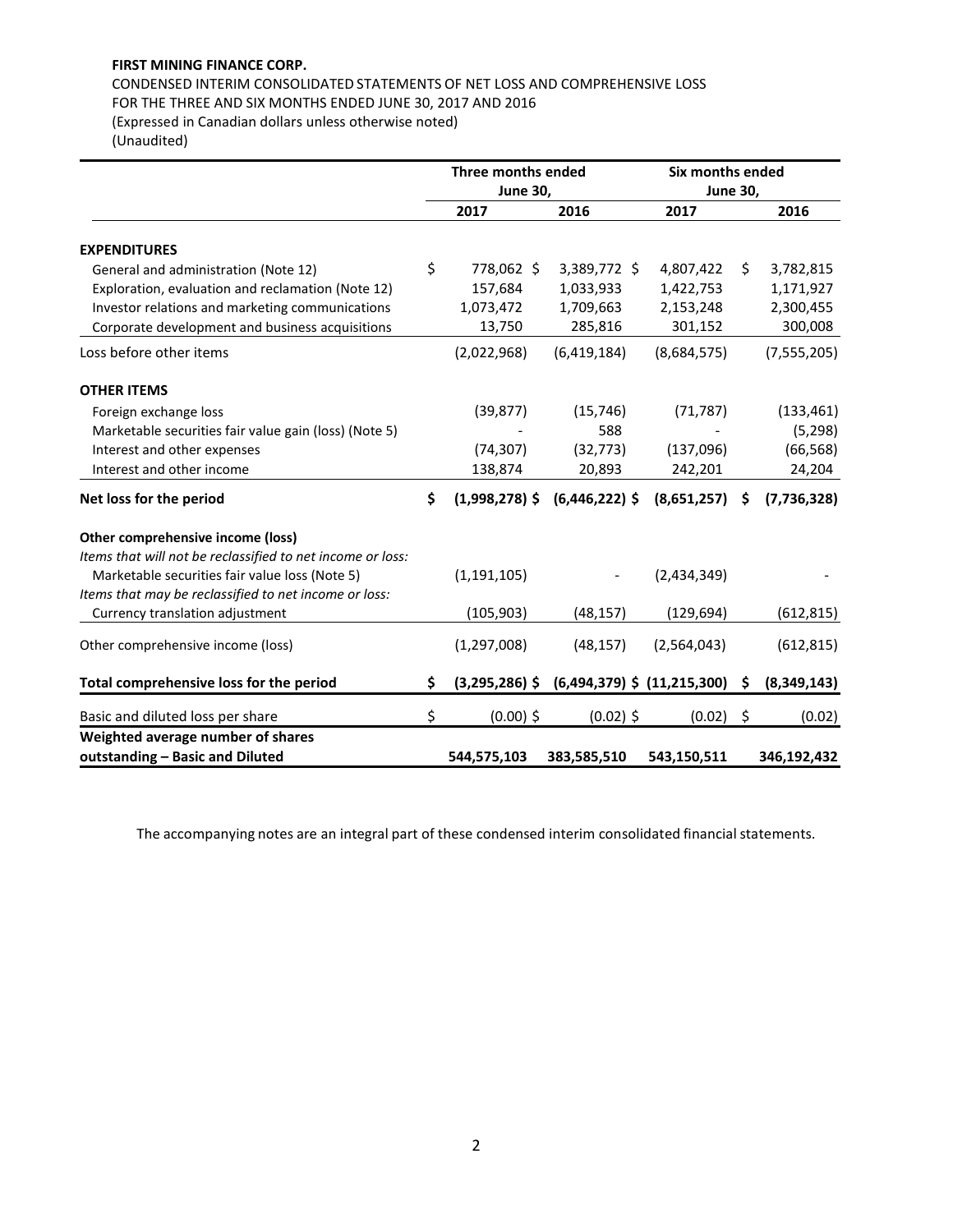CONDENSED INTERIM CONSOLIDATED STATEMENTS OF CASH FLOWS FOR THE SIX MONTHS ENDED JUNE 30, 2017 AND 2016 (Expressed in Canadian dollars unless otherwise noted) (Unaudited)

|                                                          | Six months ended June 30, |               |
|----------------------------------------------------------|---------------------------|---------------|
|                                                          | 2017                      | 2016          |
| Cash flows from operating activities                     |                           |               |
| Net loss for the period                                  | \$<br>$(8,651,257)$ \$    | (7, 736, 328) |
| Adjustments for:                                         |                           |               |
| Depreciation                                             | 143,559                   | 50,026        |
| Unrealized foreign exchange loss (gain)                  | 64,128                    | (27, 769)     |
| Marketable securities fair value loss (Note 5)           |                           | 5,298         |
| Share-based payments (Note 11(d))                        | 5,378,023                 | 4,722,606     |
| Accrued interest and other income                        | (105, 867)                | (172)         |
| Accrued interest and other expenses                      | 76,757                    | 58,125        |
| Operating cash flows before movements in working capital | (3,094,657)               | (2,928,214)   |
| Changes in non-cash working capital items:               |                           |               |
| (Increase) decrease in accounts receivable               | (354, 933)                | 287,106       |
| Decrease (increase) in prepaid expenditures              | 53,145                    | (191,001)     |
| Decrease in accounts payables and accrued liabilities    | (168, 730)                | (1,871,499)   |
| Total cash used in operating activities                  | (3,565,175)               | (4,703,608)   |
| Cash flows from investing activities                     |                           |               |
| Property and equipment purchases                         | (246, 693)                | (104, 325)    |
| Mineral property expenditures (Note 6)                   | (6,653,935)               | (1,462,343)   |
| Other receivables or payments (incurred) recovered       | 262,070                   | 5,592         |
| Increase in deferred acquisition costs                   |                           | 122,913       |
| Purchase of marketable securities                        | (1,828,695)               |               |
| Cash expended in acquisitions                            |                           |               |
| Goldrush transaction costs                               |                           | (101, 515)    |
| <b>Clifton transaction costs</b>                         |                           | (221, 975)    |
| Pitt Gold acquisition and transaction costs              |                           | (298, 434)    |
| <b>Cameron Gold transaction costs</b>                    |                           | (151, 386)    |
| Tamaka Gold transaction costs                            |                           | (903, 475)    |
| Acquisition of other mineral properties                  | (250,000)                 |               |
| Cash acquired in acquisitions                            |                           | 14,243,523    |
| Total cash (used in) provided by investing activities    | (8,717,253)               | 11,128,575    |
| Cash flows from financing activities                     |                           |               |
| Proceeds from exercise of warrants and stock options     | 1,784,048                 | 2,840,678     |
| Repayment of debenture liability (Note 10)               | (200,000)                 | (307, 562)    |
| Repayments of loans payable (Note 9)                     | (461, 113)                |               |
| Total cash provided by financing activities              | 1,122,935                 | 2,533,116     |
| Foreign exchange effect on cash                          | (41, 301)                 | (9, 285)      |
| Change in cash and cash equivalents                      | (11, 200, 794)            | 8,948,798     |
| Cash and cash equivalents, beginning                     | 33,157,447                | 683,608       |
| Cash and cash equivalents, ending                        | \$<br>\$<br>21,956,653    | 9,632,406     |

Supplemental cash flow information (Note 15)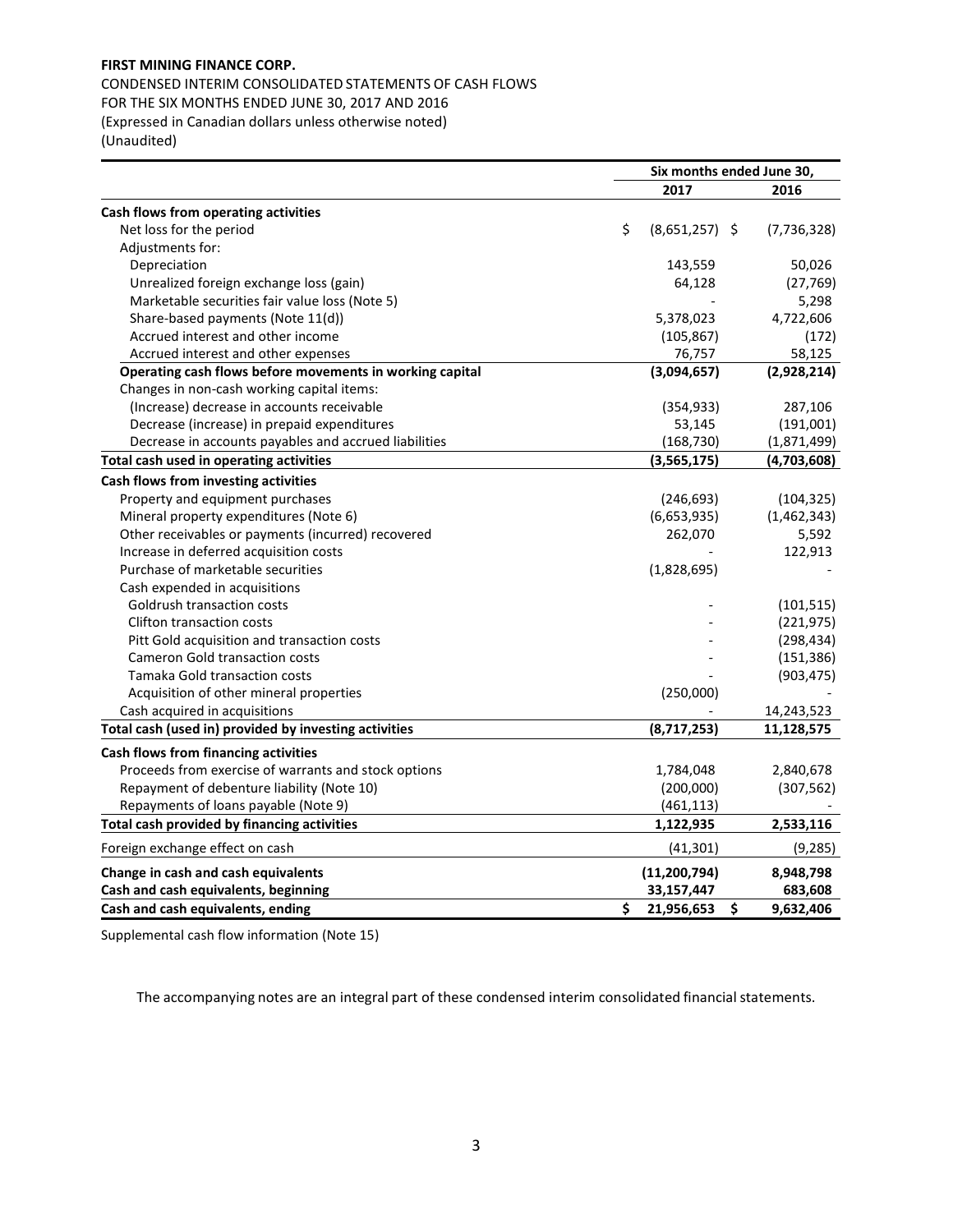CONDENSED INTERIM CONSOLIDATED STATEMENTS OF CHANGES IN EQUITY FOR THE SIX MONTHS ENDED JUNE 30, 2017 AND 2016 (Expressed in Canadian dollars unless otherwise noted)

(Unaudited)

|                                                                 | Number of<br>common<br>shares | Capital<br>stock              | Warrant<br>reserve | Share-based<br>payment<br>reserve | Accumulated<br>other<br>comprehensive<br>income (loss) | Accumulated<br>deficit | Total         |
|-----------------------------------------------------------------|-------------------------------|-------------------------------|--------------------|-----------------------------------|--------------------------------------------------------|------------------------|---------------|
|                                                                 |                               |                               |                    |                                   |                                                        |                        |               |
| Balance as at December 31, 2015                                 | 293,289,909 \$                | 104,895,131 \$                | 4,685,609 \$       | 3,031,646 \$                      | 2,092,242 \$                                           | (10, 144, 241)<br>-S   | 104,560,387   |
| Shares issued on settlement of debt                             | 323,076                       | 126,000                       |                    |                                   |                                                        |                        | 126,000       |
| Shares issued on acquisition of Goldrush                        | 11,950,223                    | 4,780,089                     |                    |                                   |                                                        |                        | 4,780,089     |
| Shares issued on acquisition of Clifton                         | 48,209,962                    | 19,766,084                    |                    |                                   |                                                        |                        | 19,766,084    |
| Options issued on acquisition of Clifton                        |                               |                               |                    | 528,208                           |                                                        |                        | 528,208       |
| Shares issued on acquisition of Pitt Gold                       | 2,535,293                     | 1,749,352                     |                    |                                   |                                                        |                        | 1,749,352     |
| Shares issued on acquisition of Cameron Gold                    | 32,260,836                    | 25,808,669                    |                    |                                   |                                                        |                        | 25,808,669    |
| Shares issued on acquisition of Tamaka                          | 91,817,210                    | 68,862,908                    |                    |                                   |                                                        |                        | 68,862,908    |
| Options issued on acquisition of Tamaka                         |                               |                               |                    | 2,928,241                         |                                                        |                        | 2,928,241     |
| Warrants issued on acquisition of Tamaka                        |                               |                               | 8,633,828          |                                   |                                                        |                        | 8,633,828     |
| Exercise of options                                             | 5,061,062                     | 2,368,047                     | $\overline{a}$     | (1, 199, 969)                     |                                                        |                        | 1,168,078     |
| <b>Exercise of warrants</b>                                     | 8,891,843                     | 4,136,859                     | (2,464,259)        |                                   |                                                        |                        | 1,672,600     |
| Share-based payments                                            |                               |                               |                    | 4,722,606                         |                                                        |                        | 4,722,606     |
| Loss for the period                                             |                               |                               |                    |                                   |                                                        | (7, 736, 328)          | (7, 736, 328) |
| Other comprehensive income (loss)                               |                               |                               |                    |                                   | (612, 815)                                             |                        | (612, 815)    |
| Balance as at June 30, 2016                                     |                               | 494,339,414 \$ 232,493,139 \$ | 10,855,178 \$      | 10,010,732 \$                     | 1,479,427 \$                                           | $(17,880,569)$ \$      | 236,957,907   |
| Balance as at December 31, 2016                                 | 539,439,736 \$                | 262,876,204 \$                | 15,360,264 \$      | 8,581,616\$                       | 708,672\$                                              | $(21, 299, 164)$ \$    | 266,227,592   |
| Impact of adopting IFRS 9 (Note 3)                              |                               |                               |                    |                                   | (1,071,944)                                            | 1,071,944              |               |
| Balance as at January 1, 2017 (restated)                        |                               | 539,439,736 \$ 262,876,204 \$ | 15,360,264 \$      | 8,581,616\$                       | $(363, 272)$ \$                                        | $(20, 227, 220)$ \$    | 266,227,592   |
| Shares issued on acquisition of mineral properties              | 2,700,000                     | 2,430,000                     |                    |                                   |                                                        |                        | 2,430,000     |
| Shares issued on settlement of debenture liability<br>(Note 10) | 4,700,000                     | 3,102,000                     |                    |                                   |                                                        |                        | 3,102,000     |
| Exercise of options (Note 11(d))                                | 3,737,617                     | 3,008,242                     |                    | (1, 397, 315)                     |                                                        |                        | 1,610,927     |
| Exercise of warrants (Note 11(c))                               | 845,263                       | 417,606                       | (244, 485)         |                                   |                                                        |                        | 173,121       |
| Share-based payments (Note 11(d))                               |                               |                               |                    | 5,378,023                         |                                                        |                        | 5,378,023     |
| Loss for the period                                             |                               |                               |                    |                                   |                                                        | (8,651,257)            | (8,651,257)   |
| Other comprehensive income (loss)                               |                               |                               |                    |                                   | (2,564,043)                                            |                        | (2,564,043)   |
| Balance as at June 30, 2017                                     |                               | 551,422,616 \$ 271,834,052 \$ | 15,115,779 \$      | 12,562,324 \$                     | $(2,927,315)$ \$                                       | $(28, 878, 477)$ \$    | 267,706,363   |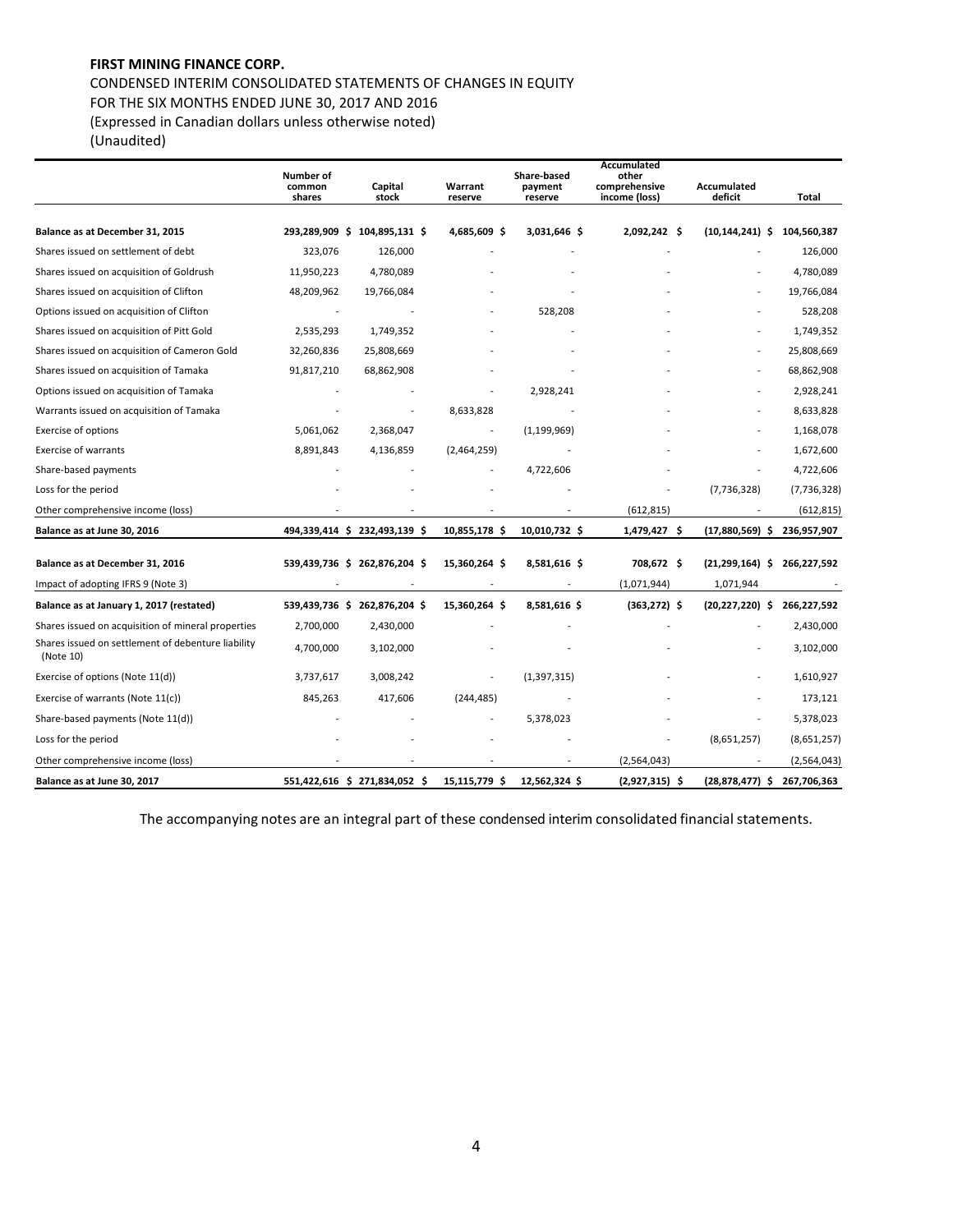#### **1. NATURE OF OPERATIONS**

First Mining Finance Corp. (formerly Albion Petroleum Ltd. ("Albion")) (the "Company" or "First Mining") was incorporated pursuant to the provisions of the *Business Corporations Act* (Alberta) on April 4, 2005.

The Company's principal activity is the acquisition of high-quality mineral assets and exploration and evaluation of its North American property portfolio. During the year ended December 31, 2016, the Company completed acquisitions of Goldrush Resources Ltd. ("Goldrush") on January 7, 2016, Clifton Star Resources Inc. ("Clifton") on April 8, 2016, the Pitt Gold exploration property from Brionor Resources Inc. ("Brionor") on April 28, 2016, Cameron Gold Operations Ltd. ("Cameron Gold'') from Chalice Gold Mines Ltd. ("Chalice") on June 9, 2016, and Tamaka Gold Corporation ("Tamaka") on June 16, 2016. On September 26, 2016, the Company completed the divestiture of three Mexican silver exploration properties to Silver One Resources Inc. ("Silver One"). During the six months ended June 30, 2017, the Company completed the acquisition of mining claims located near Pickle Lake, Ontario and in the Township of Duparquet, Québec, which are adjacent to two of the Company's existing properties.

First Mining is a public company which is listed on the Toronto Stock Exchange (the "TSX") under the symbol "FF", on the OTCQX under the symbol "FFMGF", and on the Frankfurt Stock Exchange under the symbol "FMG".

The Company's head office and principal address is located at Suite 1805 – 925 West Georgia Street, Vancouver, British Columbia, Canada, V6C 3L2.

### **2. BASIS OF PRESENTATION**

These condensed interim consolidated financial statements have been prepared in accordance with, International Accounting Standard 34, *Interim Financial Reporting* ("IAS 34") using policies consistent with International Financial Reporting Standards ("IFRS") as issued by the International Accounting Standards Board ("IASB") and interpretations of the International Financial Reporting Interpretations Committee ("IFRIC"). Except as described in Note 3, the Company uses the same accounting policies and methods of computation as in the annual consolidated financial statements for the year ended December 31, 2016, which should be read in conjunction with these condensed interim consolidated financial statements.

These condensed interim consolidated financial statements have been prepared under the historical cost method, except for financial instruments classified as fair value through profit and loss or fair value through other comprehensive income (loss), which are stated at their fair value. The condensed interim consolidated financial statements are presented in Canadian dollars, which is the functional currency of the Company's Canadian entities. The functional currency of the Company's foreign subsidiaries is US dollars.

The preparation of condensed interim consolidated financial statements requires management to make judgments, estimates and assumptions disclosed in Note 3 of its audited consolidated financial statements for the year ended December 31, 2016.

The use of judgments, estimates and assumptions affect the application of accounting policies and the reported amounts of assets and liabilities, income and expense. Actual results may differ from these estimates.

These condensed interim consolidated financial statements were approved by the Board of Directors on August 9, 2017.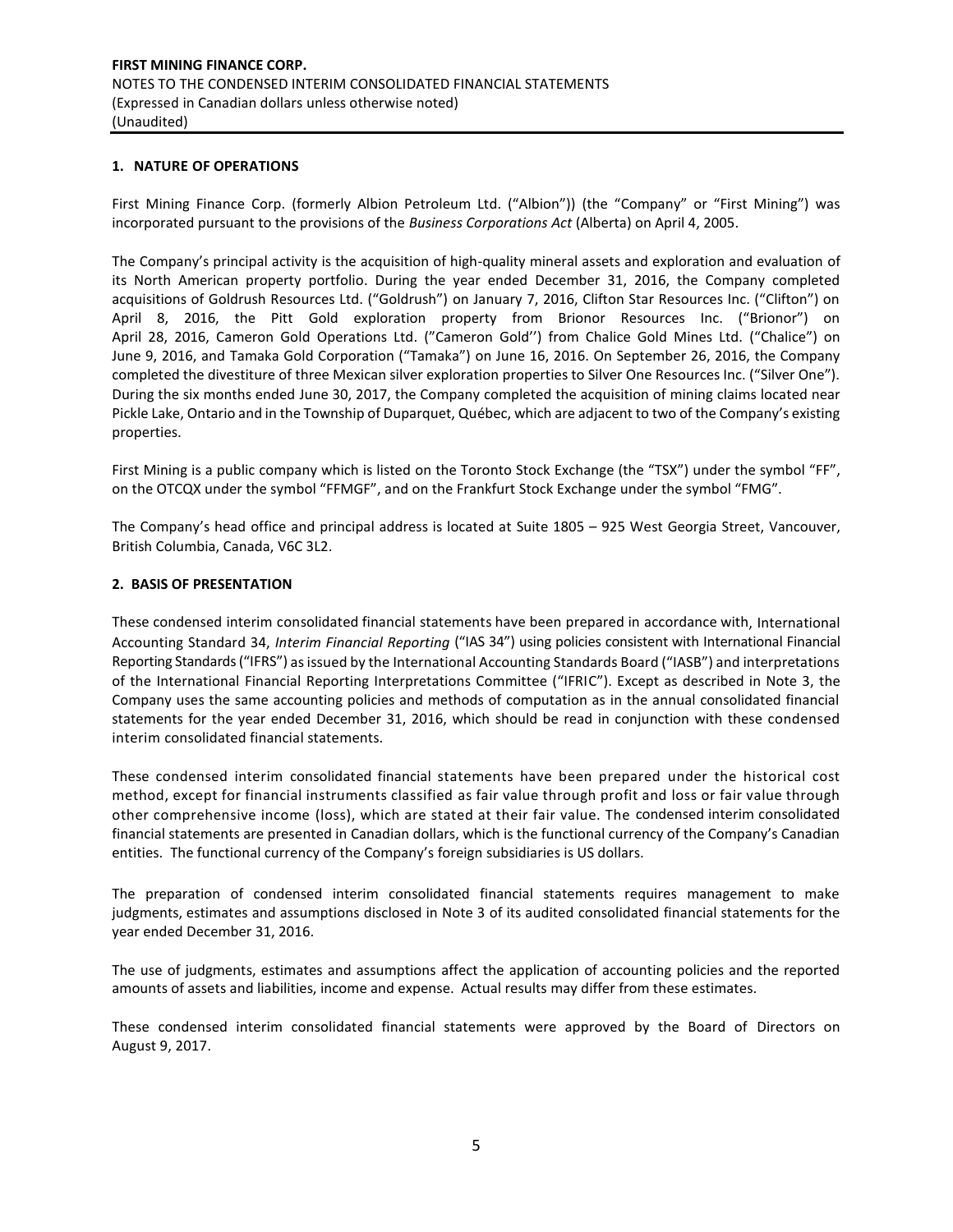### **3. ACCOUNTING POLICIES**

#### Change in accounting policies – Financial Instruments

The Company has early adopted all of the requirements of IFRS 9 *Financial Instruments* ("IFRS 9") as of January 1, 2017. IFRS 9 will replace IAS 39 *Financial Instruments: Recognition and Measurement* ("IAS 39"). IFRS 9 utilizes a revised model for recognition and measurement of financial instruments and a single, forward-looking "expected loss" impairment model. Most of the requirements in IAS 39 for classification and measurement of financial liabilities were carried forward in IFRS 9, so the Company's accounting policy with respect to financial liabilities is unchanged.

As a result of the early adoption of IFRS 9, management has changed its accounting policy for financial assets retrospectively, for assets that were recognized at the date of application. The change did not impact the carrying value of any financial assets on transition date. The main area of change is the accounting for equity securities previously classified as fair value through profit and loss.

The following is the Company's new accounting policy for financial instruments under IFRS 9.

(a) Classification

The Company classifies its financial instruments in the following categories: at fair value through profit and loss ("FVTPL"), at fair value through other comprehensive income (loss) ("FVTOCI") or at amortized cost. The Company determines the classification of financial assets at initial recognition. The classification of debt instruments is driven by the Company's business model for managing the financial assets and their contractual cash flow characteristics. Equity instruments that are held for trading (including all equity derivative instruments) are classified as FVTPL, for other equity instruments, on the day of acquisition the Company can make an irrevocable election (on an instrument-by-instrument basis) to designate them as at FVTOCI. Financial liabilities are measured at amortized cost, unless they are required to be measured at FVTPL (such as instruments held for trading or derivatives) or the Company has opted to measure them at FVTPL.

The Company completed a detailed assessment of its financial assets and liabilities as at January 1, 2017. The following table shows the original classification under IAS 39 and the new classification under IFRS 9:

| <b>Financial assets/liabilities</b>      | <b>Original classification</b><br><b>IAS 39</b> | <b>New classification</b><br><b>IFRS 9</b> |
|------------------------------------------|-------------------------------------------------|--------------------------------------------|
| Cash and cash equivalents                | Amortized cost                                  | Amortized cost                             |
| Accounts and other receivables           | Amortized cost                                  | Amortized cost                             |
| Marketable securities                    | <b>FVTPL</b>                                    | <b>FVTOCI</b>                              |
| Mineral property investments             | <b>FVTPL</b>                                    | <b>FVTOCI</b>                              |
| <b>Reclamation deposit</b>               | Amortized cost                                  | Amortized cost                             |
| Accounts payable and accrued liabilities | Amortized cost                                  | Amortized cost                             |
| Loans payable                            | Amortized cost                                  | Amortized cost                             |
| Debenture liability                      | Amortized cost                                  | Amortized cost                             |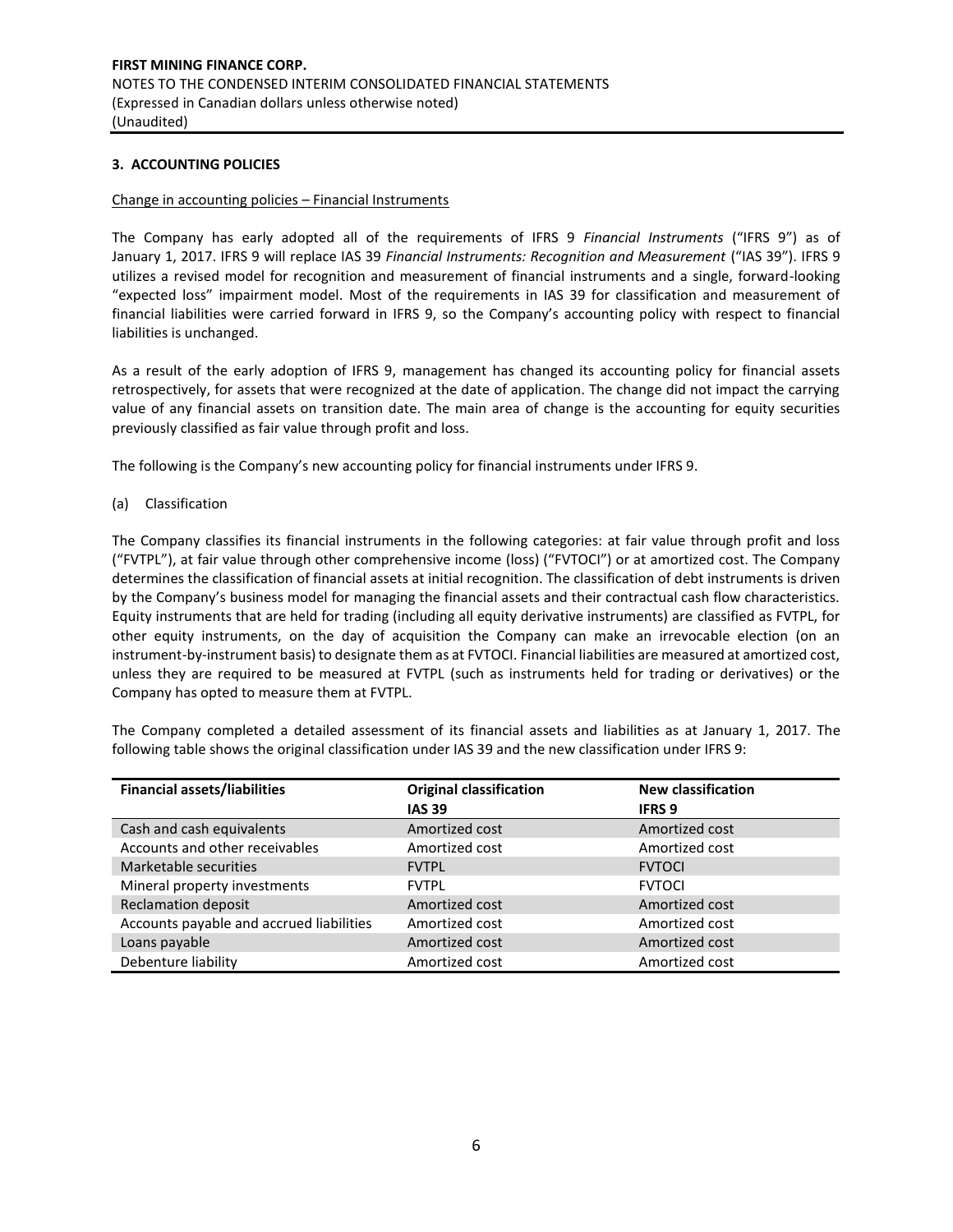### **3. ACCOUNTING POLICIES** (continued)

#### Change in accounting policies – Financial Instruments (continued)

Upon the adoption of IFRS 9, the Company made an irrevocable election to classify marketable securities and mineral property investments as FVTOCI given they are not held for trading and are instead held as strategic investments that align with the Company's corporate objectives.

As the Company is not restating prior periods, it has recognized the effects of retrospective application to shareholders' equity at the beginning of the 2017 annual reporting period that includes the date of initial application. Therefore, the adoption of IFRS 9 resulted in a decrease to opening accumulated deficit on January 1, 2017 of \$1,071,944 with a corresponding adjustment to accumulated other comprehensive income (loss).

#### (b) Measurement

### **Financial assets at FVTOCI**

Elected investments in equity instruments at FVTOCI are initially recognized at fair value plus transaction costs. Subsequently they are measured at fair value, with gains and losses arising from changes in fair value recognized in other comprehensive income (loss).

#### **Financial assets and liabilities at amortized cost**

Financial assets and liabilities at amortized cost are initially recognized at fair value, and subsequently carried at amortized cost less any impairment.

#### **Financial assets and liabilities at FVTPL**

Financial assets and liabilities carried at FVTPL are initially recorded at fair value and transaction costs are expensed in the consolidated statements of net loss. Realized and unrealized gains and losses arising from changes in the fair value of the financial assets and liabilities held at FVTPL are included in the consolidated statements of net (loss) income in the period in which they arise. Where management has opted to recognize a financial liability at FVTPL, any changes associated with the Company's own credit risk will be recognized in other comprehensive income (loss).

(c) Impairment of financial assets at amortized cost

The Company recognizes a loss allowance for expected credit losses on financial assets that are measured at amortized cost.

At each reporting date, the Company measures the loss allowance for the financial asset at an amount equal to the lifetime expected credit losses if the credit risk on the financial asset has increased significantly since initial recognition. If at the reporting date, the financial asset has not increased significantly since initial recognition, the Company measures the loss allowance for the financial asset at an amount equal to twelve month expected credit losses.

Impairment losses on financial assets carried at amortized cost are reversed in subsequent periods if the amount of the loss decreases and the decrease can be objectively related to an event occurring after the impairment was recognized.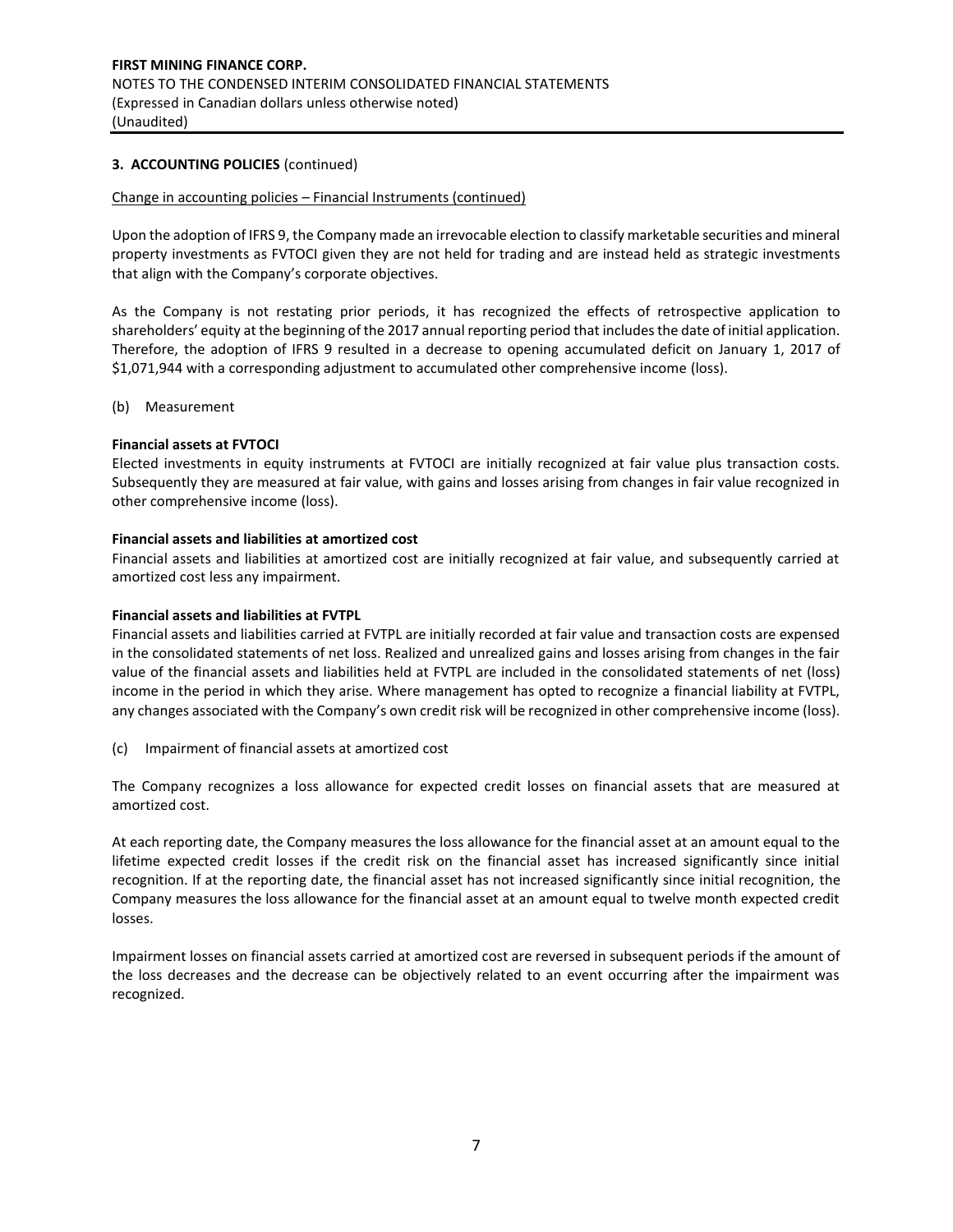### **3. ACCOUNTING POLICIES** (continued)

Change in accounting policies – Financial Instruments (continued)

#### (d) Derecognition

#### **Financial assets**

The Company derecognizes financial assets only when the contractual rights to cash flows from the financial assets expire, or when it transfers the financial assets and substantially all the associated risks and rewards of ownership to another entity. Gains and losses on derecognition are generally recognized in the consolidated statements of net (loss) income. However, gains and losses on derecognition of financial assets classified as FVTOCI remain within accumulated other comprehensive income (loss).

#### **Financial liabilities**

The Company derecognizes financial liabilities only when its obligations under the financial liabilities are discharged, cancelled or expired. Generally, the difference between the carrying amount of the financial liability derecognized and the consideration paid and payable, including any non-cash assets transferred or liabilities assumed, is recognized in the consolidated statements of net (loss) income, except in circumstances where the initial recognition of financial liabilities constitute a contingent price for the acquisition of assets, then such difference would be included as an adjustment to the carrying value of the assets.

#### Accounting Standards Issued but Not Yet Applied

The following are accounting standards anticipated to be effective January 1, 2018 or later:

#### IFRS 15 *Revenue from Contracts with Customers*

IFRS 15 will replace IAS 18 *Revenue*, IAS 11 *Construction Contracts*, and related interpretations on revenue. IFRS 15 establishes a single five‐step model framework for determining the nature, amount, timing and uncertainty of revenue and cash flows arising from a contract with a customer. Application of the standard is mandatory for annual periods beginning on or after January 1, 2018, with early application permitted. Currently, no impact on the Company's consolidated financial statements is expected.

#### IFRS 16 *Leases*

IFRS 16 will replace IAS 17 *Leases*. IFRS 16 specifies how to recognize, measure, present and disclose leases. The standard provides a single lessee accounting model, requiring lessees to recognize assets and liabilities for all leases unless the lease term is 12 months or less or the underlying asset has a low value. Application of the standard is mandatory for annual periods beginning on or after January 1, 2019, with early application permitted. Currently, no material impact on the Company's consolidated financial statements is expected.

There are no other IFRS or International Financial Reporting Interpretations Committee interpretations that are not yet effective that would be expected to have a material impact on the Company's consolidated financial statements.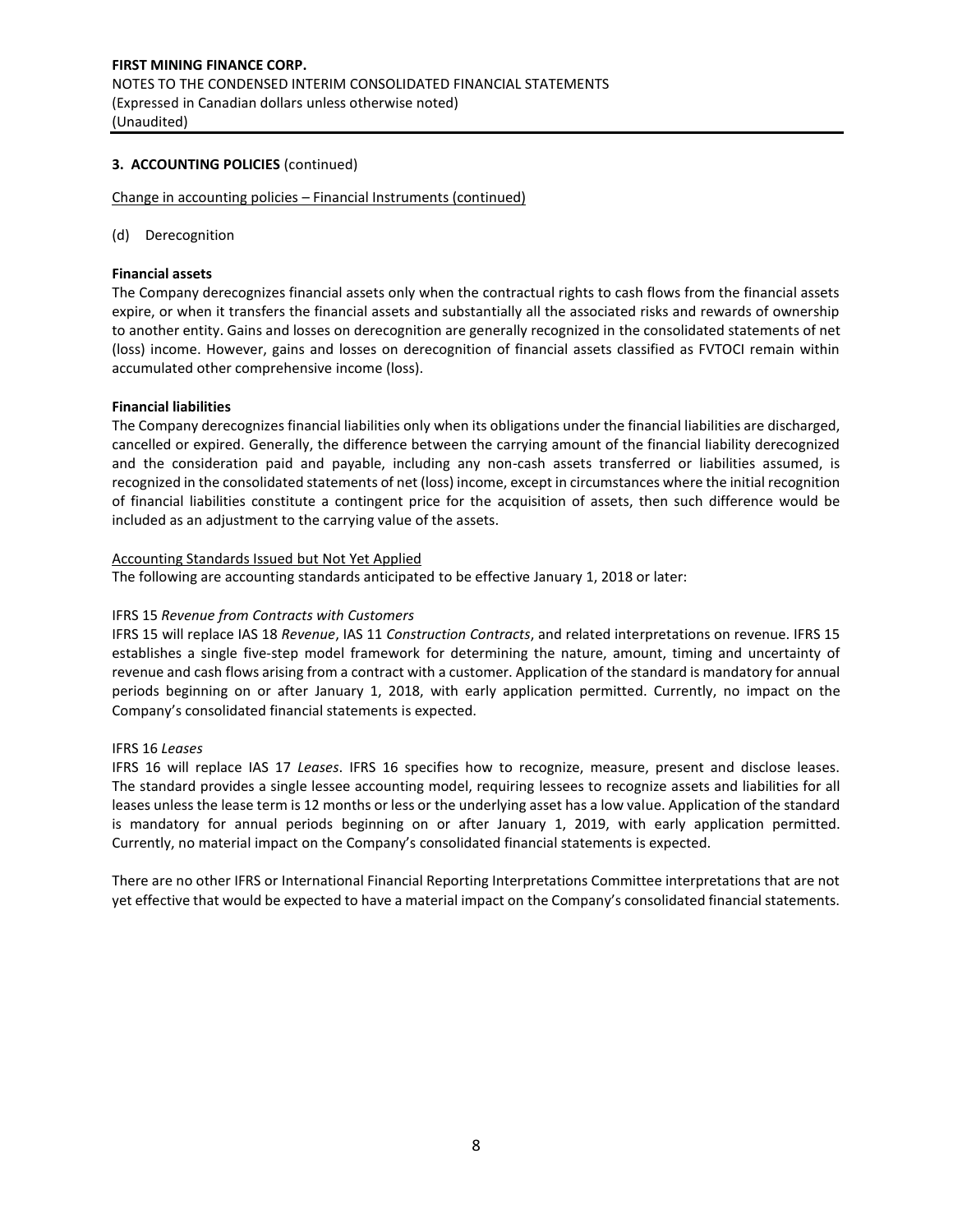#### **4. ACCOUNTS AND OTHER RECEIVABLES**

| Category                                     |    | <b>June 30,</b><br>2017 |   | December 31,<br>2016 |
|----------------------------------------------|----|-------------------------|---|----------------------|
| Current                                      |    |                         |   |                      |
| <b>GST</b> receivables                       | \$ | $533,392$ \$            |   | 179,569              |
| Quebec mining tax receivables                |    | 61,002                  |   | 61,002               |
| Other receivables $^{(1)}$                   |    | 231,977                 |   | 460,675              |
| Nord Prognoz receivable <sup>(2)</sup>       |    | 648,850                 |   | 671,350              |
| Total current accounts and other receivables | \$ | $1,475,221$ \$          |   | 1,372,596            |
| Non-current                                  |    |                         |   |                      |
| Mexican VAT receivable                       |    | 76,226                  |   | 67,976               |
|                                              |    |                         |   |                      |
| <b>Total accounts and other receivables</b>  | Ś  | 1,551,447               | S | 1,440,572            |

(1) Current other receivables include interest and other miscellaneous receivables.

(2) The Nord Prognoz receivable relates to USD\$500,000 owing from Nord Prognoz Ltd ("Nord Prognoz"), as the residual consideration payable to Goldrush for the sale of its then wholly-owned subsidiary Goldrush Burkina SARL in 2014. The amount is held in escrow and subject to any deductions for certain liabilities that occurred prior to closing the Goldrush Burkina SARL transaction. Terms of the contract specify that the amount owing will be released from escrow on December 31, 2017.

#### **5. MARKETABLE SECURITIES**

The movements in marketable securities during the six months ended June 30, 2017 and year ended December 31, 2016 are summarized as follows:

|                                                             | Six months ended<br>June 30, 2017 | Year ended<br>December 31, 2016 |
|-------------------------------------------------------------|-----------------------------------|---------------------------------|
| Balance, beginning of period                                | 5,846,627                         | 8,830                           |
| Proceeds from the Silver One Transaction                    |                                   | 6,360,000                       |
| Purchases                                                   | 1,828,695                         | 549,741                         |
| Gain (loss) recognized in other comprehensive income (loss) | (2,434,349)                       | (1,071,944)                     |
| Balance, end of period                                      | 5,240,973                         | 5,846,627                       |

The Company early adopted all of the requirements of IFRS 9 as of January 1, 2017. Under IFRS 9, all marketable securities owned by the Company are reclassified as FVTOCI, with a fair value loss of \$1,191,105 and \$2,434,349 recorded in other comprehensive income (loss) for the three and six months ended June 30, 2017, respectively. Had the Company not early adopted IFRS 9 and reclassified all marketable securities as FVTOCI, the fair value loss would have been recorded in the consolidated statements of net loss under IAS 39. In the prior year, the Company recorded a fair value gain and (loss) of \$588 and (\$5,298) in the consolidated statements of net loss for the three and six months ended June 30, 2016, respectively.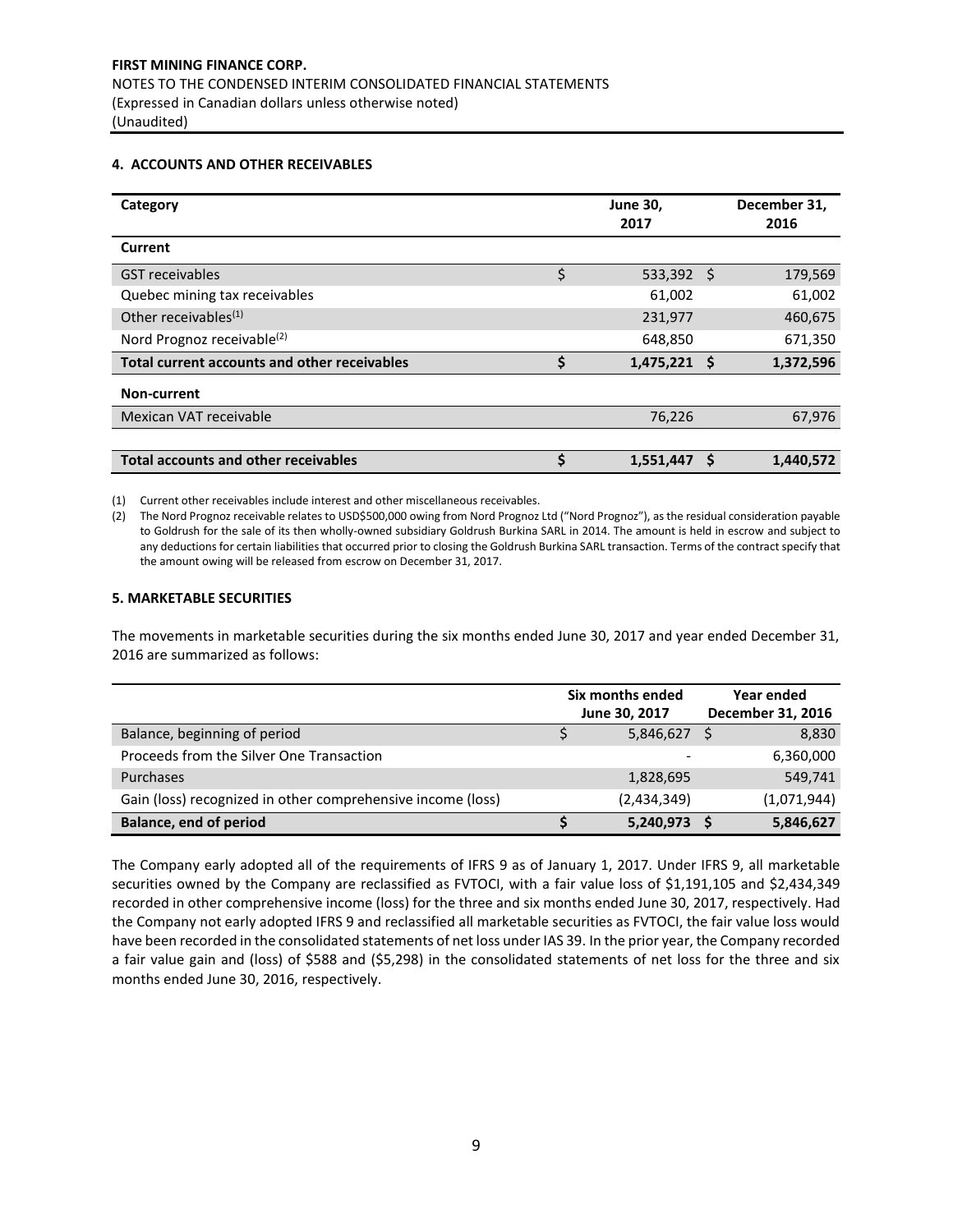# **FIRST MINING FINANCE CORP.** NOTES TO THE CONSOLIDATED FINANCIAL STATEMENTS (Expressed in Canadian dollars unless otherwise noted) (Unaudited)

#### **6. MINERAL PROPERTIES**

As at June 30, 2017 and December 31, 2016, the Company has capitalized the following acquisition, exploration and evaluation costs on its mineral properties:

|                              | <b>Balance December</b><br>31, 2016 |         | Acquisition |                          | Concessions,<br>taxes, and<br>royalties | Wages and<br>salaries    | Drilling,<br>exploration,<br>and technical<br>consulting | Assaying, field<br>supplies, and<br>environmental |                |    | <b>Travel and</b><br>other<br>expenditures |   | Total<br>expenditures |    | Option<br>payments and<br>expenditures<br>recovered | Currency<br>translation<br>adjustments |     | Disposal or<br>write-down of<br>mineral<br>properties |    | <b>Balance</b><br>Jun 30, 2017 |
|------------------------------|-------------------------------------|---------|-------------|--------------------------|-----------------------------------------|--------------------------|----------------------------------------------------------|---------------------------------------------------|----------------|----|--------------------------------------------|---|-----------------------|----|-----------------------------------------------------|----------------------------------------|-----|-------------------------------------------------------|----|--------------------------------|
| Hope Brook                   | Ŝ.<br>17,595,297                    |         | Ś           | $\overline{\phantom{a}}$ | 20,000<br><sub>S</sub>                  | 3,360                    | 31,022                                                   | -S                                                | 3,157          | -S | 10,208                                     |   | 67,747                |    |                                                     |                                        |     | $\sim$                                                | .S | 17,663,044                     |
| Springpole                   | 68,121,214                          |         |             |                          | 276,564                                 | 145,674                  | 172,850                                                  |                                                   | 303,136        |    | 62,694                                     |   | 960,918               |    |                                                     |                                        |     | $\overline{\phantom{a}}$                              |    | 69,082,132                     |
| Pickle Crow                  | 15,821,422                          |         |             | $\overline{\phantom{a}}$ | 35,992                                  | 9,042                    | 246,990                                                  |                                                   | 63,102         |    | 22,235                                     |   | 377,361               |    |                                                     |                                        |     | $\sim$                                                |    | 16,198,783                     |
| Duquesne                     | 5,023,019                           |         |             | $\overline{\phantom{a}}$ | 598                                     | ۰                        | 10,022                                                   |                                                   | 367            |    | 1,409                                      |   | 12,396                |    |                                                     |                                        |     |                                                       |    | 5,035,415                      |
| Pitt Gold                    | 2,073,841                           |         |             | $\overline{\phantom{a}}$ | $\sim$                                  | ٠                        | 4,940                                                    |                                                   | 800            |    |                                            |   | 5,740                 |    |                                                     |                                        |     | $\overline{\phantom{a}}$                              |    | 2,079,581                      |
| Cameron Gold                 | 26,016,703                          |         |             |                          | 34,725                                  | 34,377                   | 125,270                                                  |                                                   | 48,943         |    | 8,081                                      |   | 251,396               |    |                                                     |                                        |     | $\sim$                                                |    | 26,268,099                     |
| Goldlund Gold <sup>(1)</sup> | 85,103,290                          |         | 1,195,629   |                          | 54,478                                  | 340,412                  | 2,715,904                                                | 1,181,092                                         |                |    | 373,403                                    |   | 4,665,289             |    |                                                     |                                        |     | $\sim$                                                |    | 90,964,208                     |
| Others $(2)$                 |                                     |         | 2,680,000   |                          | 1,586                                   | 355                      | 7,763                                                    |                                                   | 1,357          |    |                                            |   | 11,061                |    |                                                     | ٠                                      |     | $\overline{\phantom{a}}$                              |    | 2,691,061                      |
| <b>Canada Total</b>          | \$.<br>219,754,786                  |         | 3,875,629   |                          | 423,943                                 | 533,220                  | 3,314,761                                                | 1,601,954<br>s                                    |                |    | 478,030                                    |   | 6,351,908             |    |                                                     |                                        |     | $\overline{\phantom{a}}$                              |    | 229,982,323                    |
| Miranda                      |                                     | 760,386 |             |                          | 35,640                                  |                          | 4,555                                                    |                                                   | 1,173          |    |                                            |   | 41,368                |    |                                                     | (26, 377)                              |     | $\overline{\phantom{a}}$                              |    | 775,377                        |
| Socorro                      |                                     | 711,626 |             |                          | 52,376                                  | $\overline{\phantom{a}}$ | 3,883                                                    |                                                   |                |    | 25                                         |   | 56,284                |    |                                                     | (25, 014)                              |     | $\sim$                                                |    | 742,896                        |
| San Ricardo                  |                                     | 829,459 |             |                          | 89,309                                  |                          | 3,015                                                    |                                                   | 2,091          |    |                                            |   | 94,415                |    |                                                     | (29, 726)                              |     |                                                       |    | 894,148                        |
| Others <sup>(3)</sup>        |                                     | 702,521 |             | $\sim$                   | 99,878                                  | $\overline{a}$           | 9,860                                                    |                                                   | $\overline{a}$ |    | 222                                        |   | 109,960               |    |                                                     | (25, 867)                              |     | $\sim$                                                |    | 786,614                        |
| <b>Mexico Total</b>          | \$<br>3,003,992 \$                  |         |             |                          | 277,203                                 | $\overline{\phantom{a}}$ | 21,313                                                   | S                                                 | 3,264          |    | 247                                        |   | 302,027               |    |                                                     | (106,984)                              | - S | $\sim$                                                |    | 3,199,035                      |
| <b>USA</b>                   |                                     | 703,445 |             |                          |                                         |                          |                                                          |                                                   |                |    |                                            |   |                       |    |                                                     | (23, 575)                              |     | $\sim$                                                |    | 679,870                        |
| Total                        | Ŝ<br>223,462,223                    |         | 3,875,629   |                          | 701,146                                 | 533.220                  | 3.336.074                                                | 1,605,218<br>s                                    |                |    | 478,277                                    | S | 6,653,935             | -S |                                                     | (130,559) \$                           |     | ۰.                                                    |    | 233,861,228                    |

|                       |     | <b>Balance December</b><br>31, 2015 | Acquisition |                          |             | Concessions,<br>taxes, and<br>royalties |             | Wages and<br>salaries    |     | Drilling,<br>exploration.<br>and technical<br>consulting |          | Assaying, field<br>supplies, and<br>environmental |    | Travel and<br>other<br>expenditures | Total<br>expenditures |   | Option<br>payments and<br>expenditures<br>recovered | Currency<br>translation<br>adjustments |     | Disposal or<br>write-down of<br>mineral<br>properties |         | <b>Balance</b><br>Dec 31, 2016 |
|-----------------------|-----|-------------------------------------|-------------|--------------------------|-------------|-----------------------------------------|-------------|--------------------------|-----|----------------------------------------------------------|----------|---------------------------------------------------|----|-------------------------------------|-----------------------|---|-----------------------------------------------------|----------------------------------------|-----|-------------------------------------------------------|---------|--------------------------------|
| Hope Brook            | \$  | 17,543,366                          | Ŝ.          | $(45,000)$ \$            |             | 38,900                                  | $\varsigma$ | 7,492                    | - S | 25,718                                                   | <b>S</b> | 19,081                                            | .S | 5,740                               | 96,931                |   |                                                     |                                        |     | $\sim$                                                | $\zeta$ | 17,595,297                     |
| Springpole            |     | 66,249,495                          |             |                          |             | 256,992                                 |             | 332,890                  |     | 663,348                                                  |          | 466,532                                           |    | 151,957                             | 1,871,719             |   |                                                     |                                        |     |                                                       |         | 68,121,214                     |
| Pickle Crow           |     | 15,176,626                          |             | 153,120                  |             | 122,984                                 |             | 17,215                   |     | 315,892                                                  |          | 32,128                                            |    | 3,457                               | 491,676               |   |                                                     |                                        |     | $\overline{\phantom{a}}$                              |         | 15,821,422                     |
| Duquesne              |     |                                     |             | 4,980,624                |             | 1,280                                   |             | ٠                        |     | 28,785                                                   |          | 6,428                                             |    | 5,902                               | 42,395                |   |                                                     |                                        |     | ٠                                                     |         | 5,023,019                      |
| Pitt Gold             |     | $\sim$                              |             | 2,047,786                |             | 732                                     |             | $\overline{\phantom{a}}$ |     | 25,182                                                   |          | $\overline{\phantom{a}}$                          |    | 141                                 | 26,055                |   |                                                     |                                        |     | $\sim$                                                |         | 2,073,841                      |
| Cameron Gold          |     |                                     |             | 25,799,192               |             | 3,267                                   |             | 65,414                   |     | 108,888                                                  |          | 20,395                                            |    | 19,547                              | 217,511               |   |                                                     | $\overline{\phantom{a}}$               |     | ٠                                                     |         | 26,016,703                     |
| Goldlund Gold         |     |                                     |             | 84,859,301               |             | 3,151                                   |             | 71,374                   |     | 92,629                                                   |          | 64,009                                            |    | 12,826                              | 243,989               |   |                                                     |                                        |     | $\overline{\phantom{a}}$                              |         | 85,103,290                     |
| Canada Total          | \$  | 98,969,487                          | s           | 117,795,023              |             | 427,306                                 |             | 494,385                  |     | ,260,442                                                 |          | 608,573                                           |    | 199,570                             | 2,990,276             | Ś |                                                     |                                        |     | ۰.                                                    | Ś       | 219,754,786                    |
| Miranda               |     | 679,715                             |             | $\overline{\phantom{a}}$ |             | 47,409                                  |             | 21,645                   |     | 16,468                                                   |          | 6,512                                             |    | 9,238                               | 101,272               |   | $\overline{\phantom{a}}$                            | (20,601)                               |     | $\overline{\phantom{a}}$                              |         | 760,386                        |
| Socorro               |     | 587,889                             |             |                          |             | 105,543                                 |             | 9,636                    |     | 7,341                                                    |          | 11,299                                            |    | 7,416                               | 141,235               |   |                                                     | (17, 498)                              |     | ٠                                                     |         | 711,626                        |
| San Ricardo           |     | 634,908                             |             | $\sim$                   |             | 146,431                                 |             | 24,013                   |     | 18,742                                                   |          | 17,797                                            |    | 6,525                               | 213,508               |   |                                                     | (18, 957)                              |     |                                                       |         | 829,459                        |
| Peñasco Quemado       |     | 2,783,382                           |             |                          |             | 105,726                                 |             | 6,308                    |     | $\sim$                                                   |          | $\overline{\phantom{a}}$                          |    | 242                                 | 112,276               |   |                                                     | (145, 747)                             |     | (2,749,911)                                           |         |                                |
| La Frazada            |     | 1,891,699                           |             | . .                      |             | 1,845                                   |             | $\overline{\phantom{a}}$ |     |                                                          |          |                                                   |    |                                     | 1,845                 |   |                                                     | (97, 947)                              |     | (1,795,597)                                           |         |                                |
| Pluton                |     | 904,292                             |             |                          |             | 65,882                                  |             | 906                      |     | 2,277                                                    |          | 885                                               |    | 512                                 | 70,462                |   |                                                     | (35,518)                               |     | (939, 236)                                            |         |                                |
| Others <sup>(3)</sup> |     | 460,099                             |             |                          |             | 287,236                                 |             | 12,121                   |     | 3,985                                                    |          | 1,217                                             |    | 5,501                               | 310,060               |   | (53,018)                                            | (14, 620)                              |     |                                                       |         | 702,521                        |
| <b>Mexico Total</b>   | \$. | 7,941,984                           | Ŝ.          | $\overline{\phantom{a}}$ |             | 760,072                                 |             | 74,629                   |     | 48,813                                                   | .s       | 37,710                                            |    | 29,434                              | 950,658               |   | (53,018)                                            | (350,888)                              | \$. | (5,484,744)                                           |         | 3,003,992                      |
| <b>USA</b>            |     | 680,860                             |             |                          |             | 40,977                                  |             |                          |     | 460                                                      |          |                                                   |    | 275                                 | 41,712                |   |                                                     | (19, 127)                              |     |                                                       |         | 703,445                        |
| <b>Burkina Faso</b>   |     |                                     |             | 361,894                  |             |                                         |             | 85,385                   |     | 5,864                                                    |          | 22,290                                            |    | 9,681                               | 123,220               |   |                                                     |                                        |     | (485, 114)                                            |         |                                |
| Total                 | \$  | 107,592,331                         | S           | 118,156,917              | . <b>\$</b> | 1,228,355                               |             | 654,399                  |     | 1,315,579                                                |          | 668,573                                           |    | 238,960                             | 4,105,866             |   | (53, 018)                                           | (370, 015)                             |     | \$ (5,969,858) \$                                     |         | 223,462,223                    |

(1) During the six months ended June 30, 2017, the Company settled its debenture liability with Kesselrun Resources Ltd. ("Kesselrun"), approximately one year after the Tamaka transaction. As part of the settlement agreement, the Company provided consideration in excess of the carrying value of the debenture liability, which has been capitalized to the Goldlund Gold project as additional consideration of the Tamaka transaction (see Note 10).

(2) Other mineral properties in Canada as at June 30, 2017 include the mining claims located near Pickle Lake, Ontario and in the Township of Duparquet, Quebéc, which are near the Company's Duquesne gold project, and the Duparquet gold project (in which the Company holds a 10% indirect interest).

(3) Other mineral properties in Mexico as at June 30, 2017 and December 31, 2016 include the Puertecitos, Los Tamales, Margaritas, Geranio, El Apache, El Roble, Batacosa, Lachatao and Montana Negra.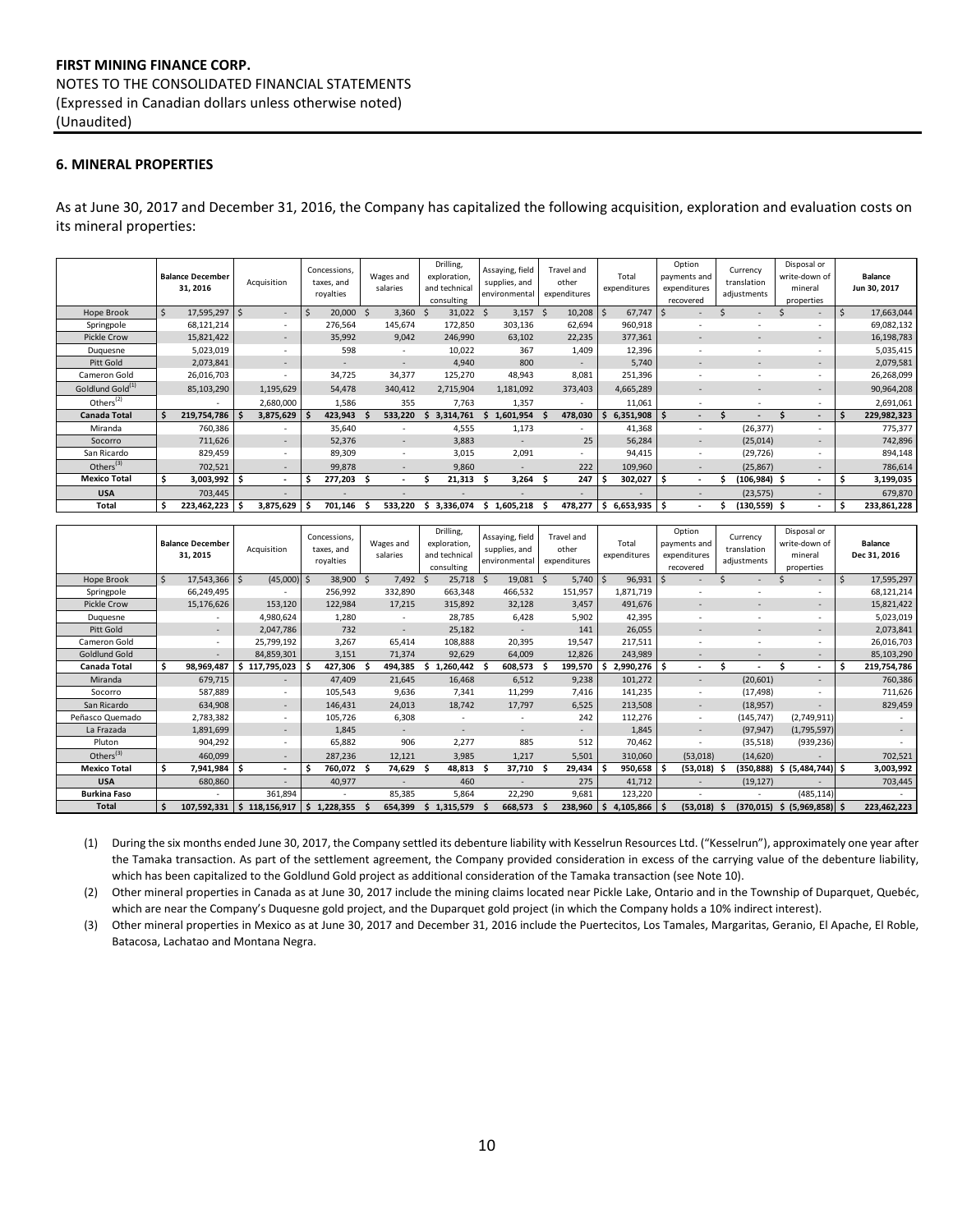#### **7. MINERAL PROPERTY INVESTMENTS**

The Company early adopted all of the requirements of IFRS 9 as of January 1, 2017. Under IFRS 9, mineral property investments are classified as FVTOCI, with changes in fair value recorded in other comprehensive income (loss).

|                                   | Six months ended<br>June 30, 2017 | <b>Year ended</b><br>December 31, 2016 |
|-----------------------------------|-----------------------------------|----------------------------------------|
| Balance, beginning of period      | 4,416,780 \$                      |                                        |
| Acquisition – Clifton transaction |                                   | 4,416,780                              |
| Balance, end of period            | 4,416,780                         | 4,416,780                              |

The Company, through its subsidiary Clifton, has a 10% equity interest in the shares of Beattie Gold Mines Ltd., 2699681 Canada Ltd., and 2588111 Manitoba Ltd which directly or indirectly own various mining concessions and surface rights, collectively known as the Duparquet gold project.

### **8. ACCOUNTS PAYABLE AND ACCRUED LIABILITIES**

| Category                  | <b>June 30,</b> | December 31, |
|---------------------------|-----------------|--------------|
|                           | 2017            | 2016         |
| Accounts payable          | 565,213         | 560,675      |
| Other accrued liabilities | 35,732          | 209,000      |
| <b>Total</b>              | 600,945         | 769,675      |

#### **9. LOANS PAYABLE**

| Category                                    | June 30,<br>2017 | December 31,<br>2016 |
|---------------------------------------------|------------------|----------------------|
| Loans payable – First Majestic Silver Corp. |                  | 454,819              |

During the six months ended June 30, 2017, the Company paid \$461,113 in full and final settlement of all outstanding loans payable. As at June 30, 2017, the Company had \$nil (December 31, 2016 – \$454,819) remaining in loans payable to First Majestic Silver Corp. (a related party – see Note 14).

## **10. DEBENTURE LIABILITY**

Pursuant to the amalgamation with Tamaka on June 16, 2016, the Company assumed a liability of \$2,139,900 in connection with three debentures (the "Debentures") that had previously been issued by Tamaka. The Debentures were originally granted to Kesselrun Resources Ltd. ("Kesselrun") (TSXV: KES) on August 15, 2014, December 31, 2014, and December 31, 2015, and bear interest at a rate of 10.0% per annum, payable annually. The amounts for the Debentures, net of transaction costs of \$33,529, are as follows:

On June 30, 2017, the Company settled this debenture liability through the issuance of 4,700,000 First Mining common shares, which were valued at \$3,102,000 using the closing price as at June 30, 2017, and payment of \$200,000 cash. Given the Company provided consideration in excess of the carrying value of the debenture liability, the excess amount has been capitalized to the Goldlund Gold project as additional consideration of the Tamaka transaction.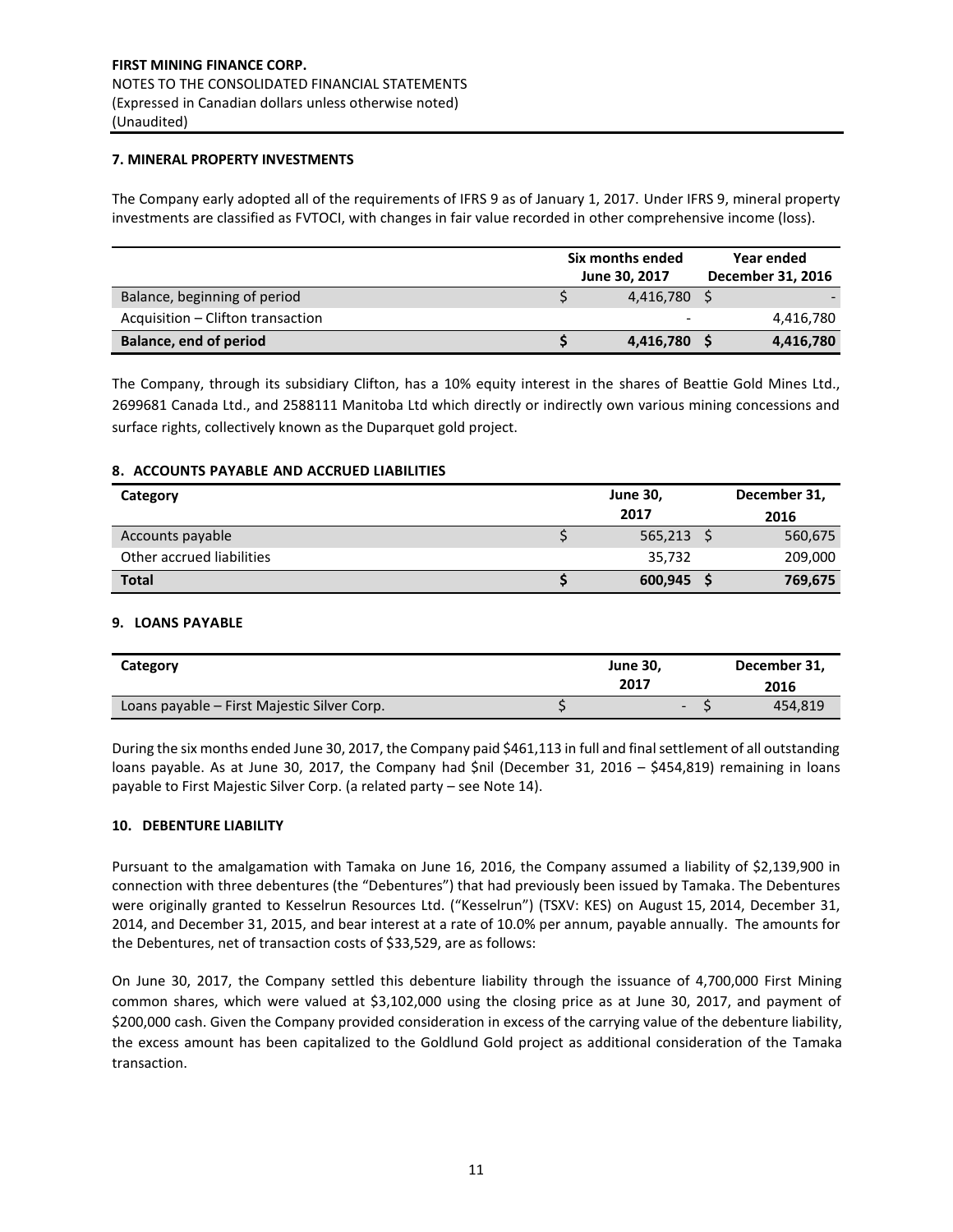## **10. DEBENTURE LIABILITY** (continued)

| Category                                  | <b>June 30,</b><br>2017  | December 31,<br>2016 |
|-------------------------------------------|--------------------------|----------------------|
| Debenture principal due August 15, 2021   | -                        | 1,968,663            |
| Debenture principal due December 31, 2021 | $\overline{\phantom{a}}$ | 37,405               |
| Debenture principal due December 31, 2022 | $\overline{\phantom{0}}$ | 100,303              |
| <b>Total</b>                              | ٠                        | 2,106,371            |

### **11. SHARE CAPITAL**

### **a) Authorized**

Unlimited number of common shares with no par value. Unlimited number of preferred shares with no par value.

### **b) Issued and Fully Paid**

Common shares: 551,422,616 (December 31, 2016 – 539,439,736). Preferred shares: nil (December 31, 2016 – nil).

### **c) Warrants**

The movements in warrants during the six months ended June 30, 2017 and year ended December 31, 2016 are summarized as follows:

|                                 | <b>Number</b> | Weighted average |
|---------------------------------|---------------|------------------|
|                                 |               | exercise price   |
| Balance as at December 31, 2016 | 50,938,672 \$ | 0.80             |
| Warrants exercised              | (845, 263)    | 0.20             |
| Balance as at June 30, 2017     | 50,093,409    | 0.81             |

The following table summarizes information about the warrants as at June 30, 2017:

| <b>Exercise price</b> | <b>Number of warrants</b><br>outstanding | <b>Weighted average</b><br>exercise price<br>$(5 per share)$ | <b>Weighted average</b><br>remaining life (years) |
|-----------------------|------------------------------------------|--------------------------------------------------------------|---------------------------------------------------|
| $$0.00 - 0.50$        | 12,179,224                               | \$0.33                                                       | 1.54                                              |
| $$0.51 - 1.00$        | 21,039,185                               | 0.85                                                         | 0.96                                              |
| $$1.01 - 1.50$        | 16,875,000                               | 1.10                                                         | 2.10                                              |
|                       | 50,093,409                               | \$0.81                                                       | 1.49                                              |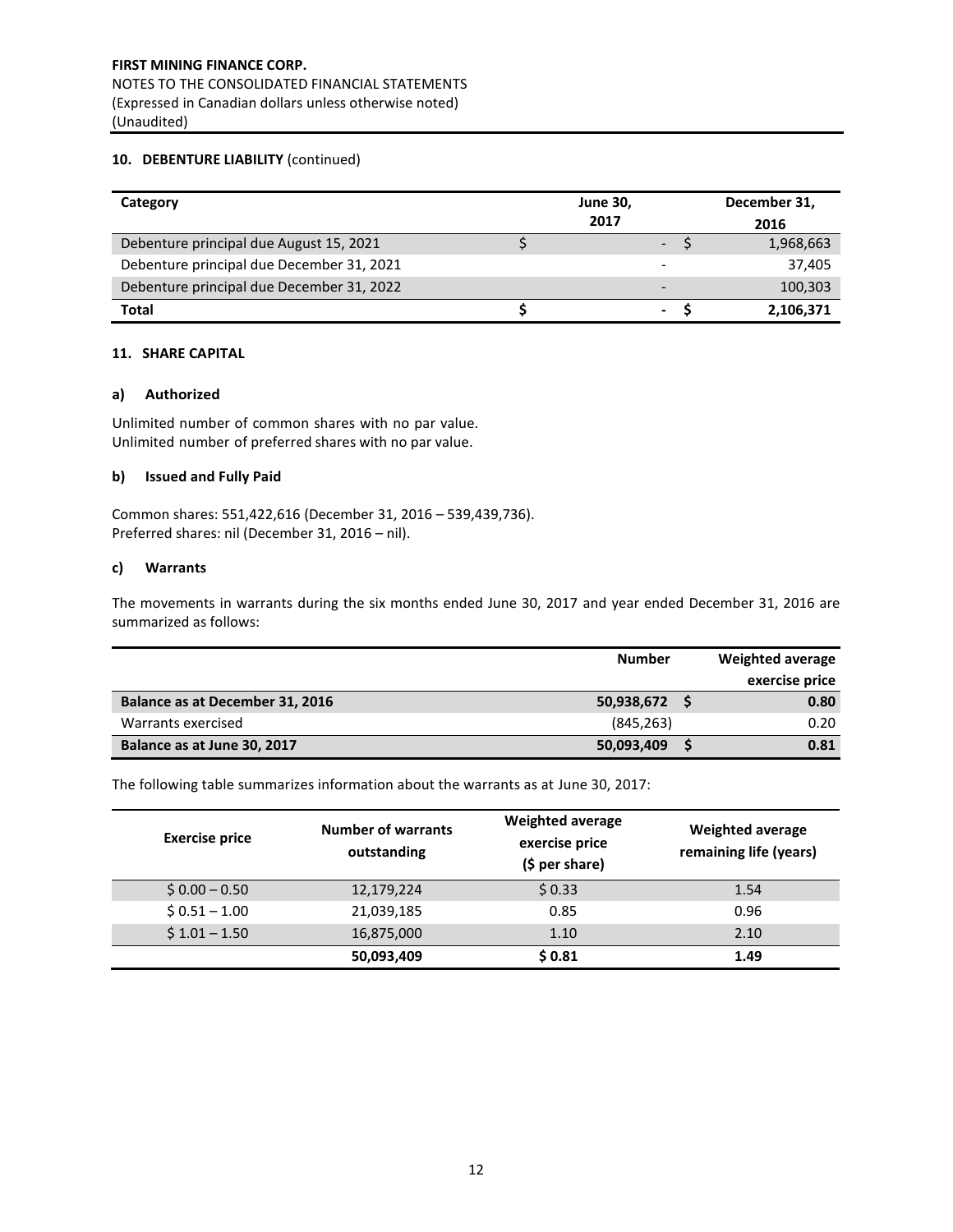# **11. SHARE CAPITAL** (continued)

# **d) Stock Options**

The Company has adopted a stock option plan that allows for the issuance of up to 10% of the issued and outstanding common shares as incentive stock options to directors, officers, employees and certain consultants of the Company. Stock options granted under the plan may be subject to vesting provisions as determined by the Board of Directors. All options granted and outstanding are fully vested and exercisable, with the exception of the grants for certain employees in accordance with TSX regulations.

The movements in stock options during the six months ended June 30, 2017 and year ended December 31, 2016 are summarized as follows:

|                                 | <b>Number</b> |   | <b>Weighted average</b> |
|---------------------------------|---------------|---|-------------------------|
|                                 |               |   | exercise price          |
| Balance as at December 31, 2016 | 24,440,617    | S | 0.67                    |
| Issued - February 10, 2017      | 10,630,000    |   | 0.85                    |
| Issued - March 13, 2017         | 250,000       |   | 0.95                    |
| Options exercised               | (3,737,617)   |   | 0.43                    |
| Options expired                 | (800,000)     |   | 1.71                    |
| Balance as at June 30, 2017     | 30,783,000    |   | 0.74                    |

The following table summarizes information about the stock options outstanding as at June 30, 2017:

|                          |                      | <b>Options Outstanding</b>                                  |                                                  | <b>Options Exercisable</b> |                                                             |                                                  |
|--------------------------|----------------------|-------------------------------------------------------------|--------------------------------------------------|----------------------------|-------------------------------------------------------------|--------------------------------------------------|
| <b>Exercise</b><br>price | Number of<br>options | <b>Weighted average</b><br>exercise price<br>(\$ per Share) | Weighted<br>average<br>remaining life<br>(Years) | Number of<br>options       | <b>Weighted average</b><br>exercise price<br>(\$ per share) | Weighted<br>average<br>remaining life<br>(years) |
| $$0.00 - 0.50$           | 6,633,000            | \$0.36                                                      | 2.74                                             | 6,633,000                  | \$0.36                                                      | 2.74                                             |
| $$0.51 - 1.00$           | 22,875,000           | 0.80                                                        | 4.21                                             | 22,545,000                 | 0.80                                                        | 4.21                                             |
| $$1.01 - 1.50$           | 1,075,000            | 1.32                                                        | 0.77                                             | 1,075,000                  | 1.32                                                        | 0.77                                             |
| $$1.51 - 2.00$           |                      | ٠                                                           | $\overline{\phantom{0}}$                         |                            | ٠                                                           | $\overline{\phantom{a}}$                         |
| $$2.01 - 2.50$           | 200,000              | 2.50                                                        | 0.77                                             | 200,000                    | 2.50                                                        | 0.77                                             |
|                          | 30,783,000           | \$0.74                                                      | 3.75                                             | 30,453,000                 | \$0.74                                                      | 3.74                                             |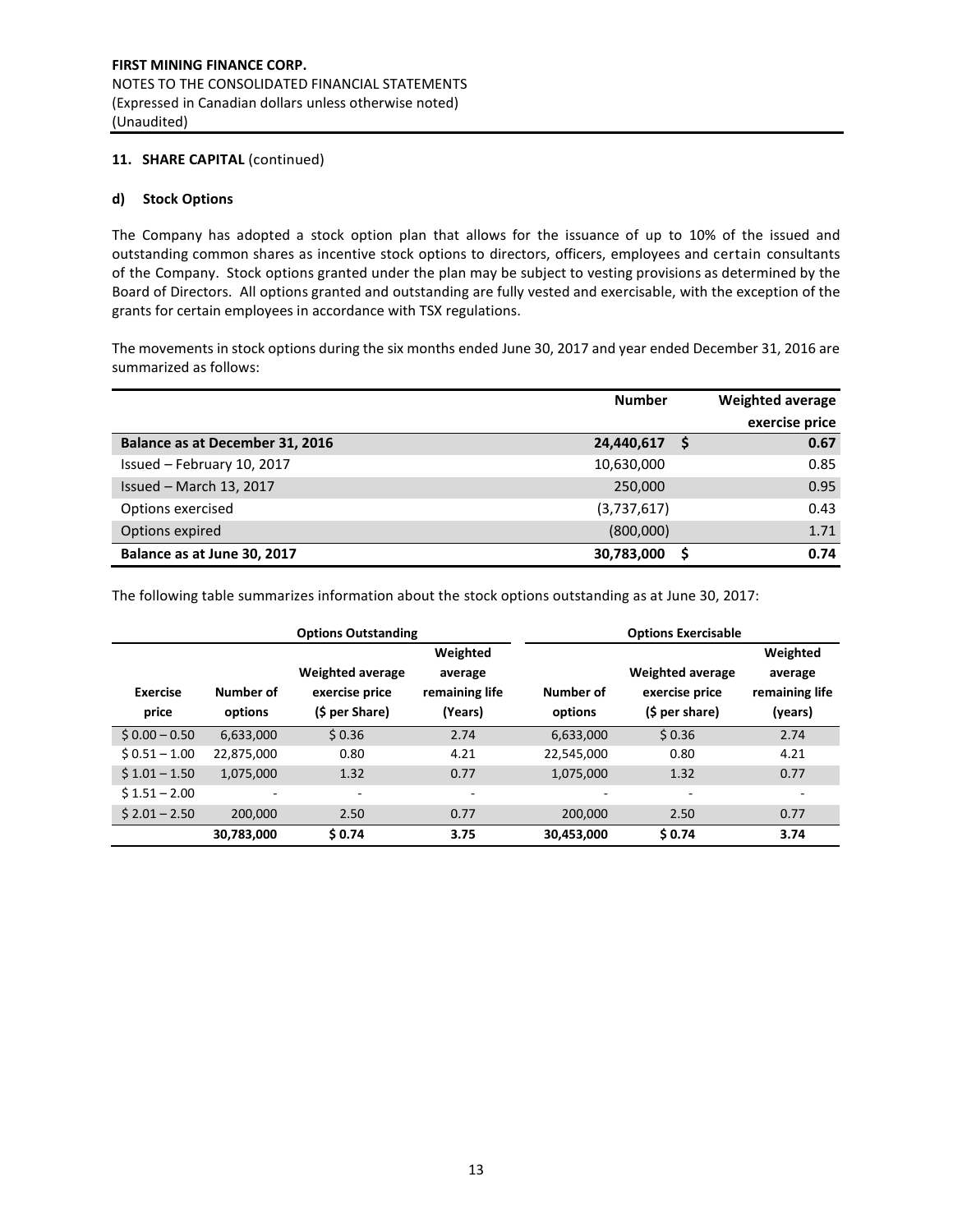# **11. SHARE CAPITAL** (continued)

# **d) Stock Options** (continued)

During the six months ended June 30, 2017, 10,880,000 (2016 – 22,437,779) stock options with an aggregate fair value of \$5,420,511 (2016 – \$8,221,754), or a weighted average fair value of \$0.50 per option (2016 – \$0.37), were granted. Total stock options granted during the six months ended June 30, 2017 were comprised of incentive stock options only, whereas, in the same period of the prior year, 10,770,000 stock options with an aggregate fair value fair of \$4,765,306 related to incentive stock options and the balance related to replacement stock options issued through acquisitions.

The total share-based payment expenses recorded during the three and six months ended June 30, 2017 were \$83,886 and \$5,378,023 (2016 – \$4,664,673 and \$4,722,606), respectively. Any difference between the aggregate fair value of incentive stock options granted were associated with the vesting provisions of previously granted stock options.

The fair value of the stock options recognized in the period has been estimated using the Black-Scholes option pricing model with the following weighted average assumptions:

|                                    | Six months ended<br>June 30, 2017 |
|------------------------------------|-----------------------------------|
| Risk-free interest rate            | 1.44%                             |
| Share price at grant date          | \$0.85                            |
| Exercise price                     | \$0.85                            |
| <b>Expected life</b>               | 5.00 years                        |
| Expected volatility <sup>(1)</sup> | 70.44%                            |
| Expected dividend yield            | Nil                               |

(1) The computation of expected volatility was based on the historical volatility of comparable companies from a representative peer group of publicly traded mineral exploration companies.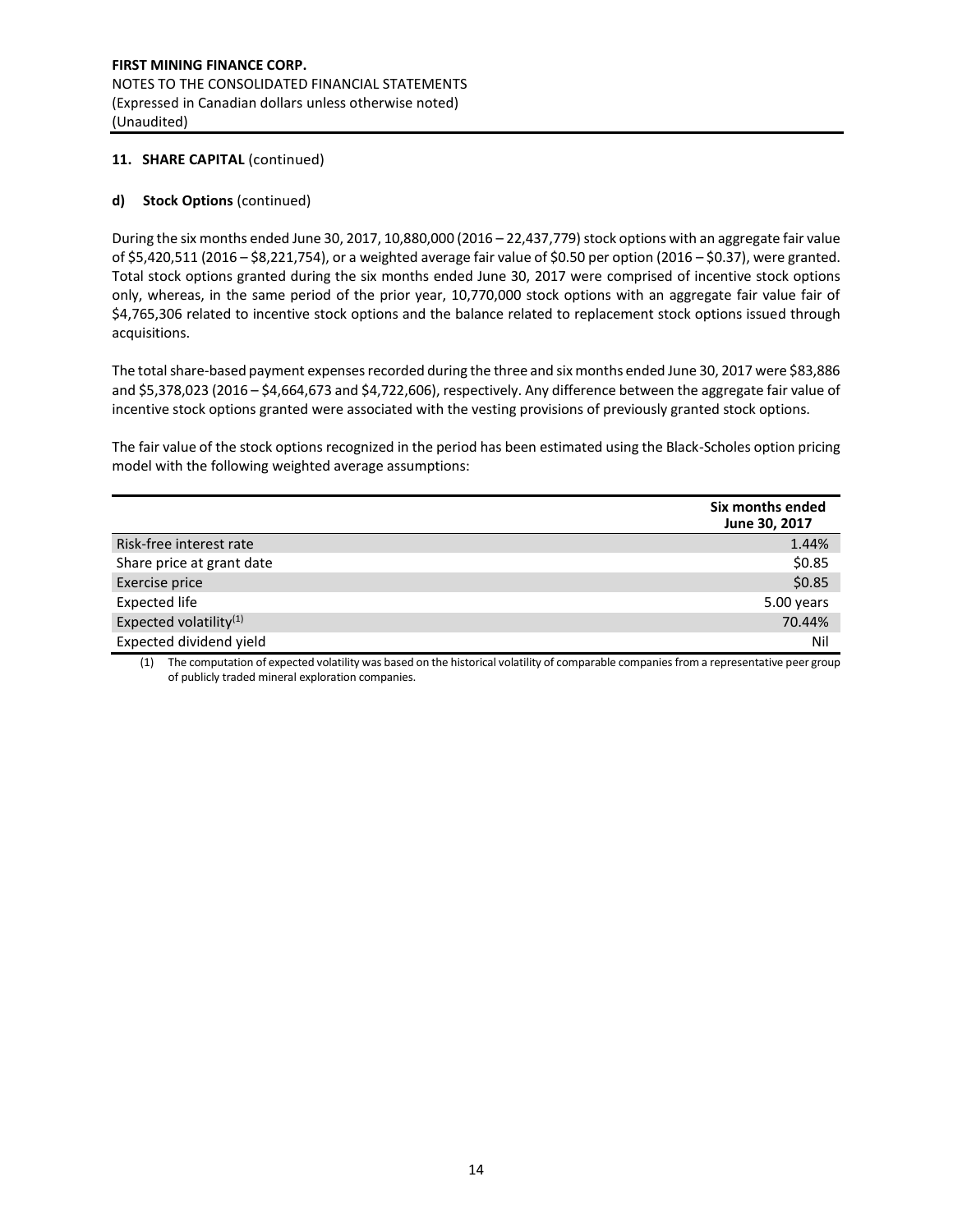# **12. EXPENDITURES**

Significant components of the Company's expenditures are comprised of the following:

|                                                      | For the three months ended June 30, 2017<br>For the three months ended June 30, 2016 |                                      |    |                                               |                                      |           |    |                                               |
|------------------------------------------------------|--------------------------------------------------------------------------------------|--------------------------------------|----|-----------------------------------------------|--------------------------------------|-----------|----|-----------------------------------------------|
|                                                      |                                                                                      | <b>General and</b><br>administration |    | Exploration,<br>evaluation and<br>reclamation | <b>General and</b><br>administration |           |    | Exploration,<br>evaluation and<br>reclamation |
| Administrative and office                            | Ś.                                                                                   | 119,335                              | \$ |                                               | \$                                   | 123,227   | \$ |                                               |
| Depreciation (non-cash)                              |                                                                                      | 17,478                               |    | 52,981                                        |                                      | 468       |    | 27,750                                        |
| Consultants                                          |                                                                                      | 5,200                                |    | 45,171                                        |                                      | 13,480    |    | 5,161                                         |
| Exploration, evaluation and<br>reclamation           |                                                                                      |                                      |    | 18,484                                        |                                      |           |    | 43,489                                        |
| <b>Professional fees</b>                             |                                                                                      | 166,301                              |    |                                               |                                      | 57,238    |    | 8,870                                         |
| Salaries and directors fees                          |                                                                                      | 218,549                              |    | 10,102                                        |                                      | 228,289   |    | 8,516                                         |
| Share-based payments<br>$(non-cash)$ (Note $11(d)$ ) |                                                                                      |                                      |    |                                               |                                      | 2,929,093 |    | 907,045                                       |
| Transfer agent and filing fees                       |                                                                                      | 238,498                              |    |                                               |                                      | 15,917    |    |                                               |
| Travel and accommodation                             |                                                                                      | 12,701                               |    | 30,946                                        |                                      | 22,060    |    | 33,102                                        |
| Total                                                | \$                                                                                   | 778,062                              | \$ | 157,684                                       | \$                                   | 3,389,772 | \$ | 1,033,933                                     |

|                                                      |    | For the six months ended June 30, 2017 |                                               | For the six months ended June 30, 2016 |    |                                               |  |
|------------------------------------------------------|----|----------------------------------------|-----------------------------------------------|----------------------------------------|----|-----------------------------------------------|--|
|                                                      |    | <b>General and</b><br>administration   | Exploration,<br>evaluation and<br>reclamation | <b>General and</b><br>administration   |    | Exploration,<br>evaluation and<br>reclamation |  |
| Administrative and office                            | Ś. | 220,879                                | \$                                            | \$<br>207,349                          | \$ |                                               |  |
| Depreciation (non-cash)                              |    | 34,895                                 | 108,664                                       | 825                                    |    | 49,201                                        |  |
| Consultants                                          |    | 5,200                                  | 75,730                                        | 19,035                                 |    | 24,098                                        |  |
| Exploration, evaluation and<br>reclamation           |    |                                        | 25,340                                        |                                        |    | 62,715                                        |  |
| <b>Professional fees</b>                             |    | 355,079                                | 39,961                                        | 204,022                                |    | 52,870                                        |  |
| Salaries and directors fees                          |    | 414,156                                | 18,058                                        | 297,557                                |    | 42,322                                        |  |
| Share-based payments<br>$(non-cash)$ (Note $11(d)$ ) |    | 3,400,612                              | 1,072,062                                     | 2,929,093                              |    | 907,045                                       |  |
| Transfer agent and filing fees                       |    | 329,164                                |                                               | 91,945                                 |    |                                               |  |
| Travel and accommodation                             |    | 47,437                                 | 82,938                                        | 32,989                                 |    | 33,676                                        |  |
| Total                                                | \$ | 4,807,422                              | \$<br>1,422,753                               | \$<br>3,782,815                        | \$ | 1,171,927                                     |  |

In addition to the above, an allocation of non-cash share-based payments expenses, was recorded to both the investor relations and marketing communications, and the corporate development and business acquisitions functional expenditure categories.

During the three and six months ended June 30, 2017, investor relations and marketing communications expenditures included \$83,886 and \$667,458 (2016 – \$551,997 and \$609,930), respectively, in non-cash share-based payments expenses.

During the three and six months ended June 30, 2017, corporate development and business acquisitions expenditures included \$nil and \$237,891 (2016 – \$276,538 and \$276,538), respectively, in non-cash share-based payments expenses.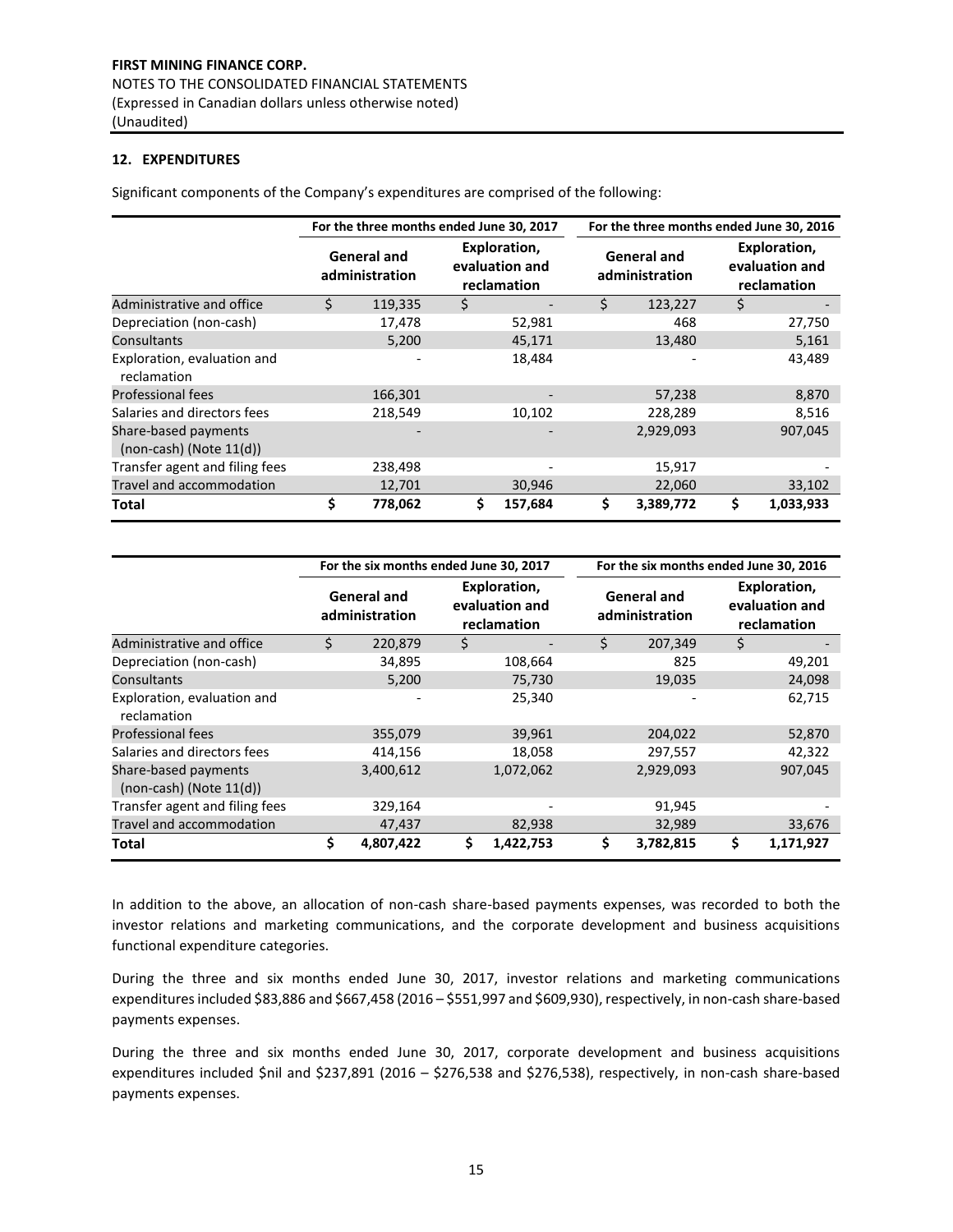### **13. SEGMENT INFORMATION**

The Company operates in a single reportable operating segment, being the acquisition, exploration and retention of mineral property assets. Geographic segment information of the Company's non-current assets as at June 30, 2017 and December 31, 2016 are as follows:

| <b>Non-current assets</b> | June 30, 2017 | December 31, 2016 |
|---------------------------|---------------|-------------------|
| Canada                    | 235,280,715   | 224,956,454       |
| Mexico                    | 3,275,860     | 3,072,694         |
| <b>USA</b>                | 686,393       | 703,445           |
| <b>Total</b>              | 239,242,968   | 228,732,593       |

#### **14. RELATED PARTY TRANSACTIONS**

The Company's related parties consist of the Company's directors and officers, and any companies associated with them. The Company incurred the following related party expenditures during the three and six months ended June 30, 2017 and 2016:

| Service or Item                    | Three months ended June 30. |        |  |        |      | Six months ended June 30. |      |        |
|------------------------------------|-----------------------------|--------|--|--------|------|---------------------------|------|--------|
|                                    |                             | 2017   |  | 2016   | 2017 |                           | 2016 |        |
| Administration and office expenses |                             | 42.993 |  | 50.235 |      | 92.658                    |      | 81,123 |

Administration and office expenses include amounts paid to First Majestic Silver Corp. ("First Majestic"), a company with two directors in common, which provides office space and some administrative services to the Company.

As at June 30, 2017, included in accounts payable is an amount of \$nil (December 31, 2016 - \$20,141) due to the Chief Executive Officer. Included in current liabilities is an amount of \$nil (December 31, 2016 - \$454,819) due to First Majestic relating to the outstanding loans payable (Note 9), as well as \$729 (December 31, 2016 - \$1,487) due to First Majestic for administration and office expenses.

#### **Key Management Compensation**

Key management includes the Officers and Directors of the Company. The compensation paid or payable to key management for services during the three and six months ended June 30, 2017 and 2016 are as follows:

| Service or Item                 | Three months ended June 30 |         |      |           |      | Six months ended June 30, |      |           |  |
|---------------------------------|----------------------------|---------|------|-----------|------|---------------------------|------|-----------|--|
|                                 | 2017                       |         | 2016 |           | 2017 |                           | 2016 |           |  |
| Directors' fees                 |                            | 46,232  | -S   |           | $-S$ | 72,232 \$                 |      |           |  |
| Salaries and consultants' fees  |                            | 216,005 |      | 182,401   |      | 437,623                   |      | 318,826   |  |
| Share-based payments (non-cash) |                            | 83,886  |      | 4,036,377 |      | 4,320,293                 |      | 4,094,310 |  |
| <b>Total</b>                    |                            | 346,123 |      | 4,218,778 |      | 4,830,148                 |      | 4,413,136 |  |

#### **15. SUPPLEMENTAL CASH FLOW INFORMATION**

During the six months ended June 30, 2017, significant non-cash investing and financing transactions were as follows:

- 2,700,000 shares issued as part of the acquisition of other Canadian mineral properties; and
- 4,700,000 shares issued as part of the settlement of the debenture liability with Kesselrun (Note 10).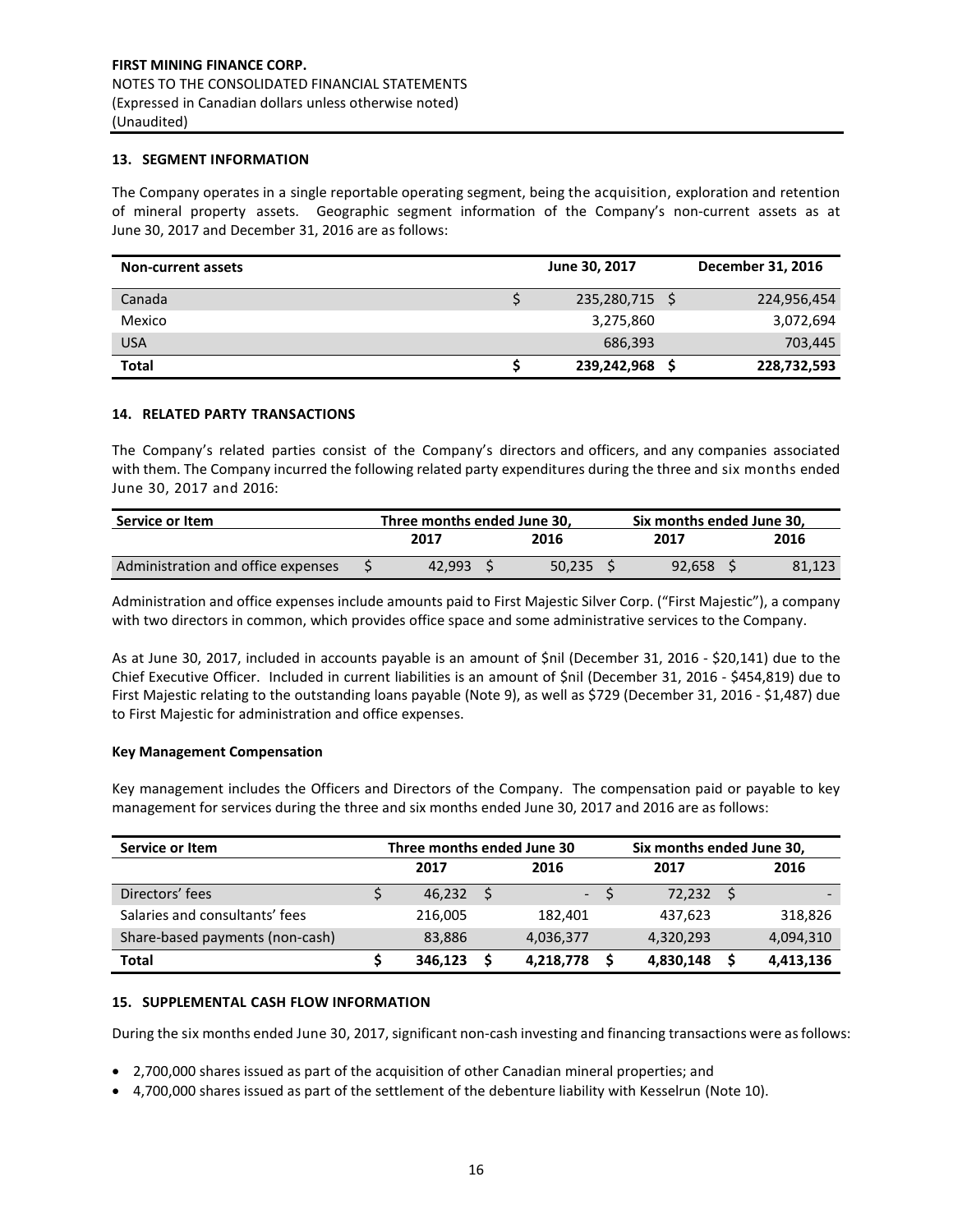# **16. FAIR VALUE**

Fair values have been determined for measurement and/or disclosure purposes based on the following methods.

The Company characterizes inputs used in determining fair value using a hierarchy that prioritizes inputs depending on the degree to which they are observable. The three levels of the fair value hierarchy are as follows:

- Level 1: fair value measurements are those derived from quoted prices (unadjusted) in active markets for identical assets or liabilities;
- Level 2: fair value measurements are those derived from inputs other than quoted prices included within level 1 that are observable for the asset or liability, either directly (i.e. as prices) or indirectly (i.e. derived from prices); and
- Level 3: fair value measurements are those derived from valuation techniques that include inputs for the asset or liability that are not based on observable market data (unobservable inputs).

The carrying values of cash and cash equivalents, accounts receivable, and accounts payable and accrued liabilities approximated their fair values because of the short-term nature of these financial instruments. These financial instruments are classified as financial assets and liabilities at amortized cost and are reported at amortized cost.

The carrying values of non-current reclamation deposit and other receivables approximated their fair values because the carrying values represented the amounts that the Company would receive or pay if those financial instruments were to settle as of June 30, 2017. These financial instruments are classified as financial assets at amortized cost and are reported at amortized cost.

The carrying value of marketable securities was based on the quoted market prices of the shares as at June 30, 2017 and was therefore considered to be Level 1.

The carrying value of the mineral property investments was not based on observable market data and was therefore considered to be Level 3. The initial fair value of the mineral property investments was determined based on attributable pro-rata gold ounces for the Company's 10% indirect interest in the Duparquet project, which formed part of the identifiable assets from the acquisition of Clifton. Subsequently, management measures the changes in fair value by using the market approach which utilizes market multiples derived from a set of comparable gold exploration companies. As at June 30, 2017, management concluded that there was no significant change in the fair value of the Duparquet gold project investment based on the approach described above.

|                          |                 | June 30, 2017            |                                 | December 31, 2016 |                 |                        |  |  |  |
|--------------------------|-----------------|--------------------------|---------------------------------|-------------------|-----------------|------------------------|--|--|--|
|                          |                 | Fair value measurement   |                                 |                   |                 | Fair value measurement |  |  |  |
|                          | Carrying value  | Level 1                  | Level 3                         | Carrying value    | Level 1         | Level 3                |  |  |  |
| <b>Financial assets:</b> |                 |                          |                                 |                   |                 |                        |  |  |  |
| Marketable securities    | 5,240,973<br>S. | \$5,240,973              | -\$<br>$\overline{\phantom{a}}$ | \$5,846,627       | 5,846,627<br>S. | \$                     |  |  |  |
| Mineral property         | 4,416,780       | $\overline{\phantom{a}}$ | 4,416,780                       | 4,416,780         |                 | 4,416,780              |  |  |  |
| investments              |                 |                          |                                 |                   |                 |                        |  |  |  |
| <b>Total</b>             | 9,657,753       | 5,240,973                | 4,416,780<br>S                  | \$10,263,407      | 5,846,627<br>S  | 4,416,780<br>s         |  |  |  |

The following table presents the Company's fair value hierarchy for financial assets that are measured at fair value:

None of the Company's financial liabilities are subsequently measured at fair value after initial recognition.

During the six months ended June 30, 2017 there have been no transfers of amounts between Level 1, Level 2, and Level 3 of the fair value hierarchy.